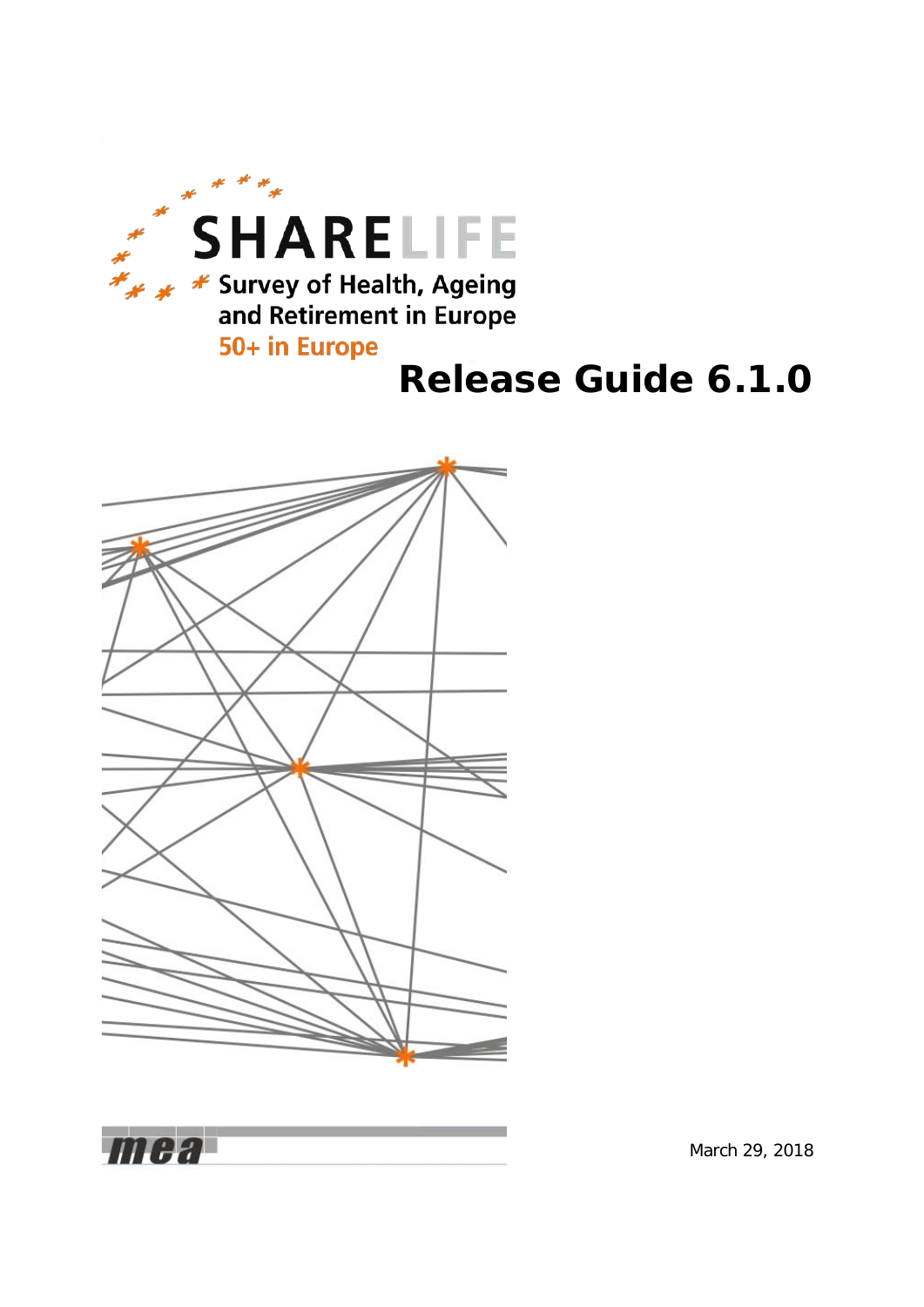

## **Table of Contents**

| <b>Index of Tables</b> |                                                                        |  |
|------------------------|------------------------------------------------------------------------|--|
| Table 1:               |                                                                        |  |
| Table 2:               |                                                                        |  |
| Table 3:               |                                                                        |  |
| Table 4:               |                                                                        |  |
|                        | <b>Index of Appendix Tables</b>                                        |  |
| Table A1:              |                                                                        |  |
| Table B1:              |                                                                        |  |
| Table B2:              |                                                                        |  |
| Table B3:              | Generic and country specific codes for ac015 used in questionnaire  29 |  |
| Table B4:              |                                                                        |  |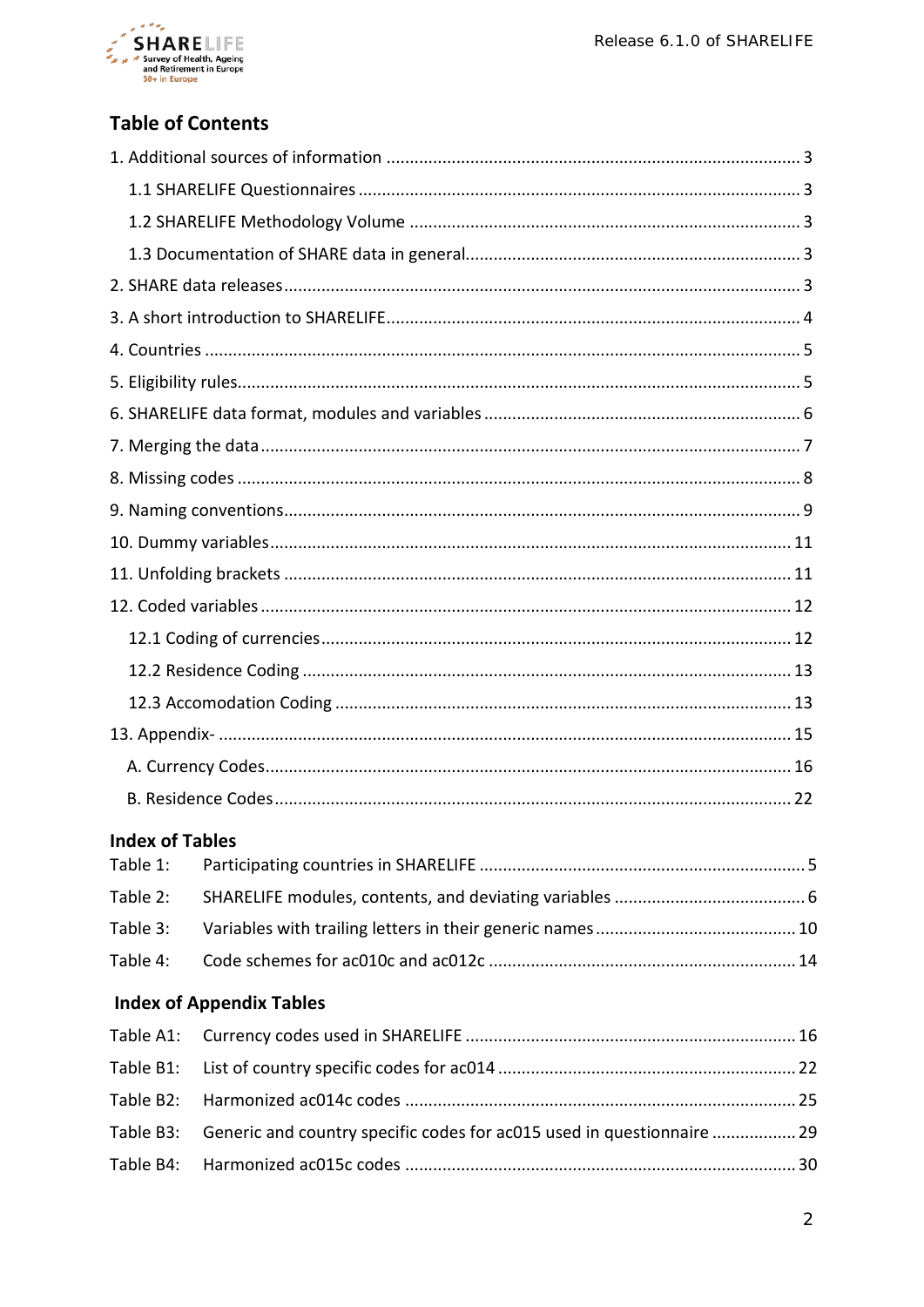

## <span id="page-2-0"></span>**1. Additional sources of information**

## <span id="page-2-1"></span>**1.1 SHARELIFE Questionnaires**

The generic and country-specific questionnaires for SHARELIFE can be downloaded from the SHARE-website: [http://www.share-project.org/data-documentation/waves-overview/wave-](http://www.share-project.org/data-documentation/waves-overview/wave-3-sharelife.html)[3-sharelife.html](http://www.share-project.org/data-documentation/waves-overview/wave-3-sharelife.html)

## <span id="page-2-2"></span>**1.2 SHARELIFE Methodology Volume**

The Methodology Volume on retrospective data collection in SHARE is provided at: [http://www.share-project.org/fileadmin/pdf\\_sharelife/Publications/FRB-](http://www.share-project.org/fileadmin/pdf_sharelife/Publications/FRB-Methodology_feb2011_color-1.pdf)[Methodology\\_feb2011\\_color-1.pdf](http://www.share-project.org/fileadmin/pdf_sharelife/Publications/FRB-Methodology_feb2011_color-1.pdf)

### <span id="page-2-3"></span>**1.3 Documentation of SHARE data in general**

For a general documentation of the regular SHARE waves also see ["Release Guide 6.1.0"](http://www.share-project.org/fileadmin/pdf_documentation/SHARE_release_guide_6-1-0.pdf) and visit [www.share-eric.eu](http://www.share-eric.eu/) for updates in documentation.

## <span id="page-2-4"></span>**2. SHARE data releases**

After being registered as a SHARE user you can easily download the data free of charge from the SHARE Research Data Center. Please find the link as well as more general information on the data access procedure here: [http://www.share-project.org/data](http://www.share-project.org/data-access.html)[access.html](http://www.share-project.org/data-access.html)

Releases are indicated as follows:

- Minor changes will be indicated by the third digit, e.g. release 2.2.1. Please check the website for updates regularly.
- Major changes will be announced to users via e-mail and are indicated by the second digit, e.g. release 2.5.0.
- Combined releases of all waves are indicated by the first digit and have the number of the latest wave as first digit, e.g. release 6.1.0 with wave 6 being the latest wave.

Please note that each SHARE wave and each release is assigned a persistent Digital Object Identifier (DOI). The DOI for SHARELIFE is [10.6103/SHARE.w3.610.](http://www.share-project.org/data-documentation/waves-overview/wave-3-sharelife.html)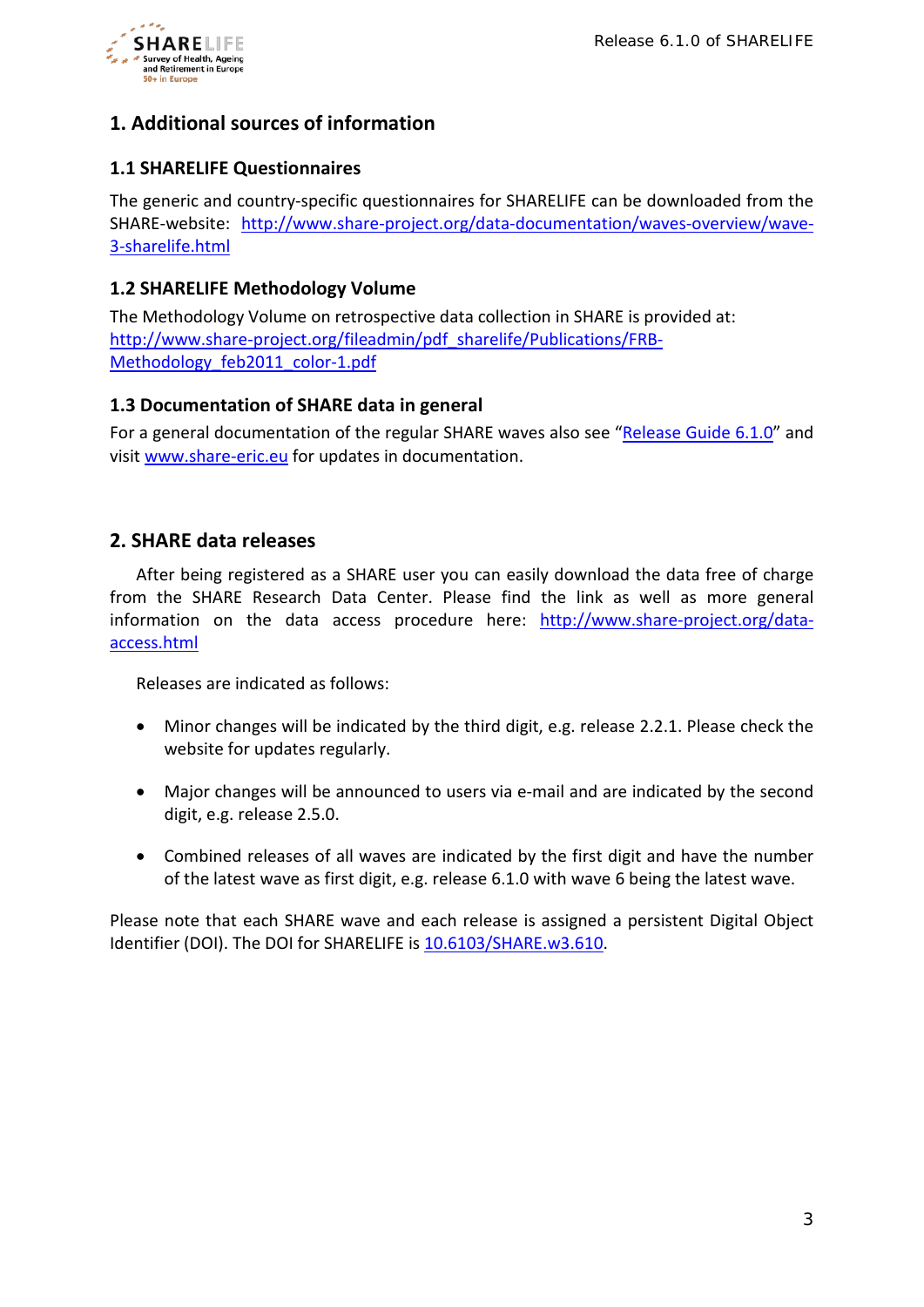

## <span id="page-3-0"></span>**3. A short introduction to SHARELIFE**

SHARELIFE is the third wave of data collection for SHARE, which focuses on respondents' life histories. Most of the information collected in the regular SHARE waves is about the current life circumstances. Apart from younger spouses, SHARE respondents were all 50 years or older at the time of their first interview. As a result, we know little about what happened earlier in their lives. SHARELIFE gathers more detailed information on important areas of our respondents' lives, ranging from partners and children over housing and employment history to detailed questions on health and health care. This study thus complements the SHARE panel data by providing life history information to enhance our understanding of how early life experiences and events throughout life influence the circumstances of older people. With this variety SHARELIFE constitutes a unique cross-national, interdisciplinary database for research in the fields of sociology, economics, gerontology, and demography.

Collecting accurate retrospective information is a challenge. Respondents may not remember the occurrence or the exact timing of past events perfectly. Therefore, SHARELIFE follows a *Life History Calendar* (LHC) approach, which has been designed to help respondents in remembering past events more accurately (see fig. 1). Using this method, the life events of interest are displayed on a "calendar", enabling interviewers and respondents to cross-reference certain life-events with others (e.g. "I moved from *A* to *B* the year after my first child was born"). Using the life history calendar technique has been shown to improve the accuracy of the retrospective information given by respondents.

|                 | $^{\prime}55$ | <b>'56</b> | '57 | $\cdots$ | '65 | 66 | '67 | '68 | $\cdots$ | '06 | '07 | '08 |
|-----------------|---------------|------------|-----|----------|-----|----|-----|-----|----------|-----|-----|-----|
|                 | 10            | 11         | 12  | $\cdots$ | 20  | 21 | 22  | 23  | $\cdots$ | 61  | 62  | 63  |
| Children        |               |            |     | $\cdots$ |     |    |     |     | $\cdots$ |     |     |     |
| <b>Partners</b> |               |            |     | $\cdots$ |     |    |     |     | $\cdots$ |     |     |     |
| Accommodation   |               |            |     | $\cdots$ |     |    |     |     | $\cdots$ |     |     |     |
| Job             |               |            |     | $\cdots$ |     |    |     |     | $\cdots$ |     |     |     |
| Health          |               |            |     | $\cdots$ |     |    |     |     | $\cdots$ |     |     |     |

#### **Figure 1: The Life History Calendar**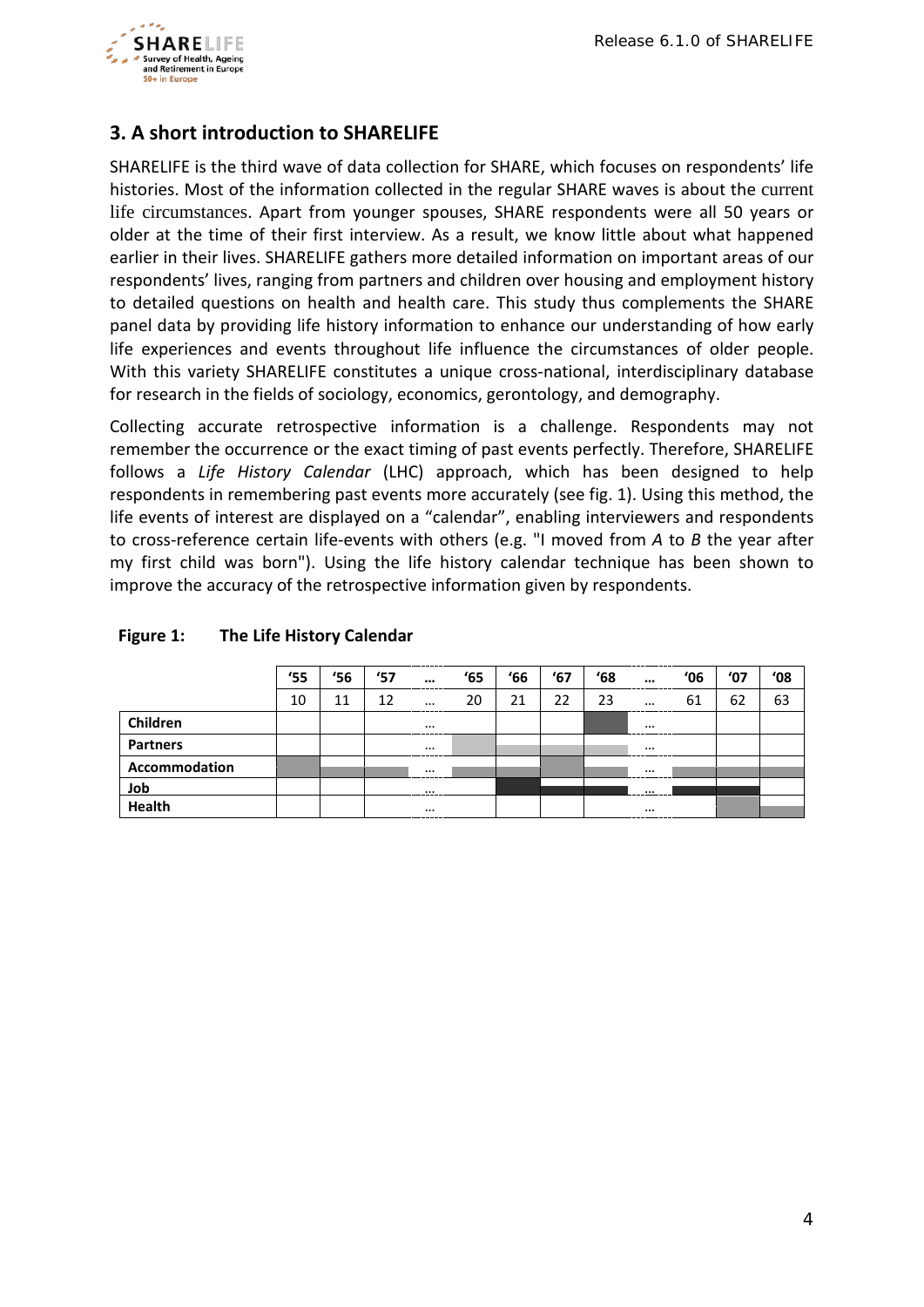

## <span id="page-4-0"></span>**4. Countries**

Countries participating in previous SHARE waves also participate in the third wave (SHARELIFE) with one exception: Israel (IL). Table 2 shows the list of countries, country identifiers, participation in waves, and year of data collection. Waves are defined by questionnaire versions used, not by the date of data collection.

| ID | <b>Country (Short)</b> | Country               | <b>Fieldwork times</b><br>in SHARELIFE |
|----|------------------------|-----------------------|----------------------------------------|
| 11 | AT                     | Austria               | 2008/09                                |
| 12 | DE                     | Germany               | 2008/09                                |
| 13 | <b>SE</b>              | Sweden                | 2008/09                                |
| 14 | <b>NL</b>              | <b>Netherlands</b>    | 2008/09                                |
| 15 | ES                     | Spain                 | 2008/09                                |
| 16 | IT                     | Italy                 | 2008/09                                |
| 17 | <b>FR</b>              | France                | 2009                                   |
| 18 | DK                     | Denmark               | 2008/09                                |
| 19 | GR                     | Greece                | 2008/09                                |
| 20 | Cg                     | Switzerland (German)  | 2008/09                                |
| 21 | Cf                     | Switzerland (French)  | 2008/09                                |
| 22 | Ci                     | Switzerland (Italian) | 2008/09                                |
| 23 | Bf                     | Belgium (French)      | 2008/09                                |
| 24 | Bn                     | Belgium (Flemish)     | 2008/09                                |
| 28 | CZ                     | Czech Republic        | 2008/09                                |
| 29 | PL                     | Poland                | 2008/09                                |
| 30 | IE                     | Ireland               | 2009-2011                              |

#### **Table 1: Participating countries and fieldwork times in SHARELIFE**

## <span id="page-4-1"></span>**5. Eligibility rules**

The SHARE target population consists of all persons aged 50 years and over at the time of sampling who have their regular domicile in the respective SHARE country. Persons are excluded if they are incarcerated, hospitalized or out of the country during the entire survey period, unable to speak the country's language(s) or have moved to an unknown address.

The objective of SHARELIFE was to interview all SHARE respondents 50+ who participated in wave 1 or wave 2 as well as their current partners. In case a household splits, younger expartners of wave 1 or wave 2 respondents are not followed (this is ex-partners who were below the age of 50 at the time of data collection in wave 1 or wave 2).

Age eligible respondents who participated are traced and re-interviewed if they move within the country and end-of-life interviews are conducted if they decease.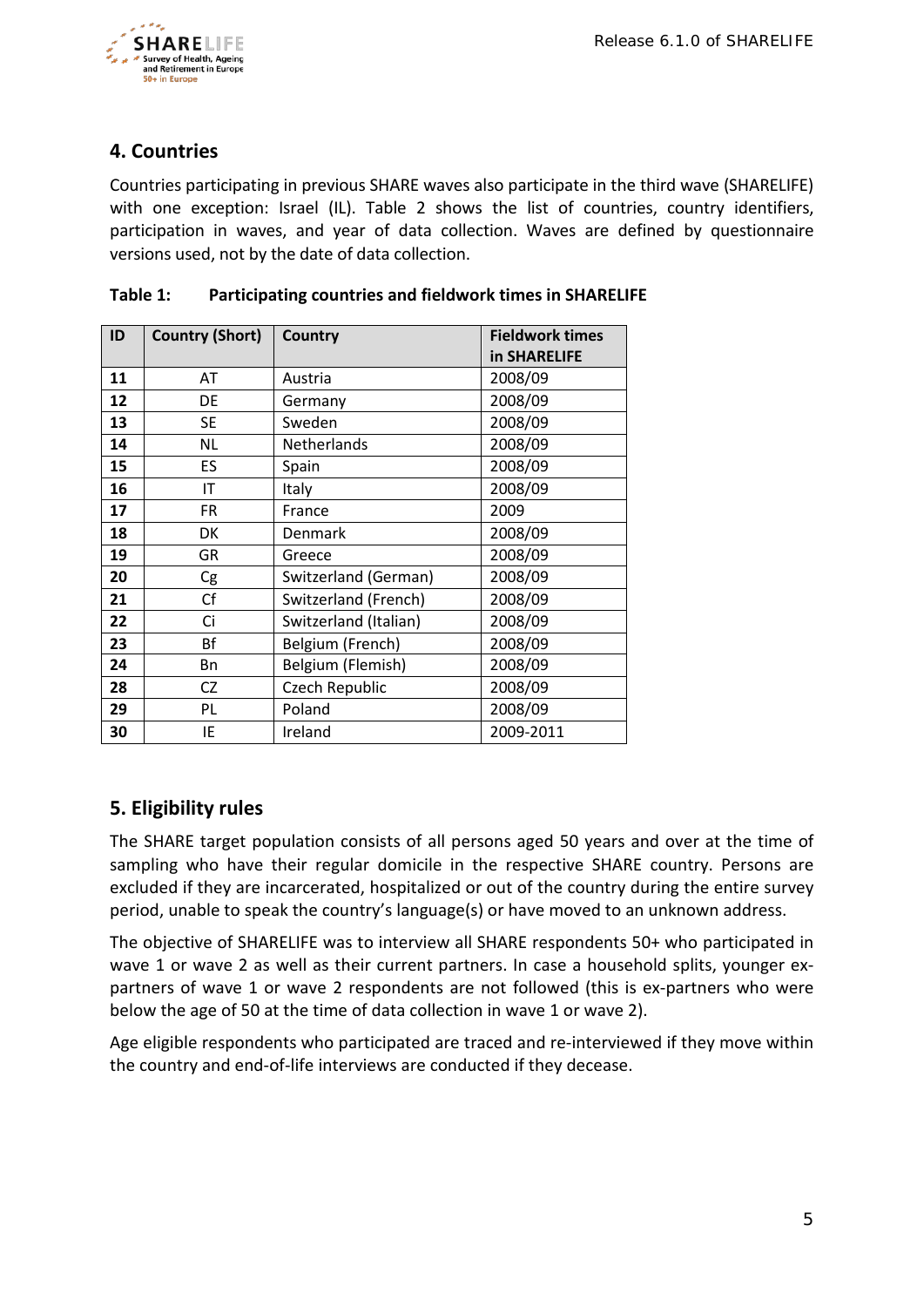

## <span id="page-5-0"></span>**6. SHARELIFE data format, modules and variables**

SHARELIFE provides data on sequences of live events in flat file format ("wide"). That is "year of marriage" is looped over all reported marriages and the information is stored as a set of variables in one observation. For analyses requiring a spell data format ("long"), the data matrix has to be reshaped accordingly.

Table 3 shows SHARELIFE module names and variable names as well as their content. Please be aware that some module names coincide with module abbreviations used in waves 1 and 2, but the content differs! For this reason SHARELIFE variables are generally prefixed by "sl\_". Usually, the variables stored in a module contain the module name abbreviation in their name. Variables starting with "sl st" can be found in the st module. There are, however, a few exceptions to this rule, where single variables are stored in a module having a different name (see table 3).

| Questionnaire | Variable name | Content                   | <b>Variables deviating</b> |
|---------------|---------------|---------------------------|----------------------------|
| <b>Module</b> | prefix        |                           | from module name           |
| ac            | sl ac         | Accommodation section     |                            |
| <b>CS</b>     | sl cs         | Childhood section         |                            |
| dq            | sl_dq         | Disability                |                            |
| fs            | sl fs         | Financial history section | sl hh017                   |
| gl            | $sl\_gl$      | General life questions    |                            |
| gs            | $sl\_gs$      | Grip strengths            |                            |
| hc            | sl hc         | Health care section       |                            |
| hs            | sl hs         | Health section            | sl ph003                   |
| iv            | sl iv         | Interviewer               |                            |
| rc            | sl rc         | Retrospective children    |                            |
| re            | sl re         | Work history              |                            |
| rp            | $sl$ _rp      | Partner section           |                            |
| st            | sl st         | Demographics              |                            |
| wq            | sl_wq         | Work quality              |                            |
| xt            | sl xt         | End of life interview     |                            |

#### **Table 2: SHARELIFE modules, contents, and deviating variables**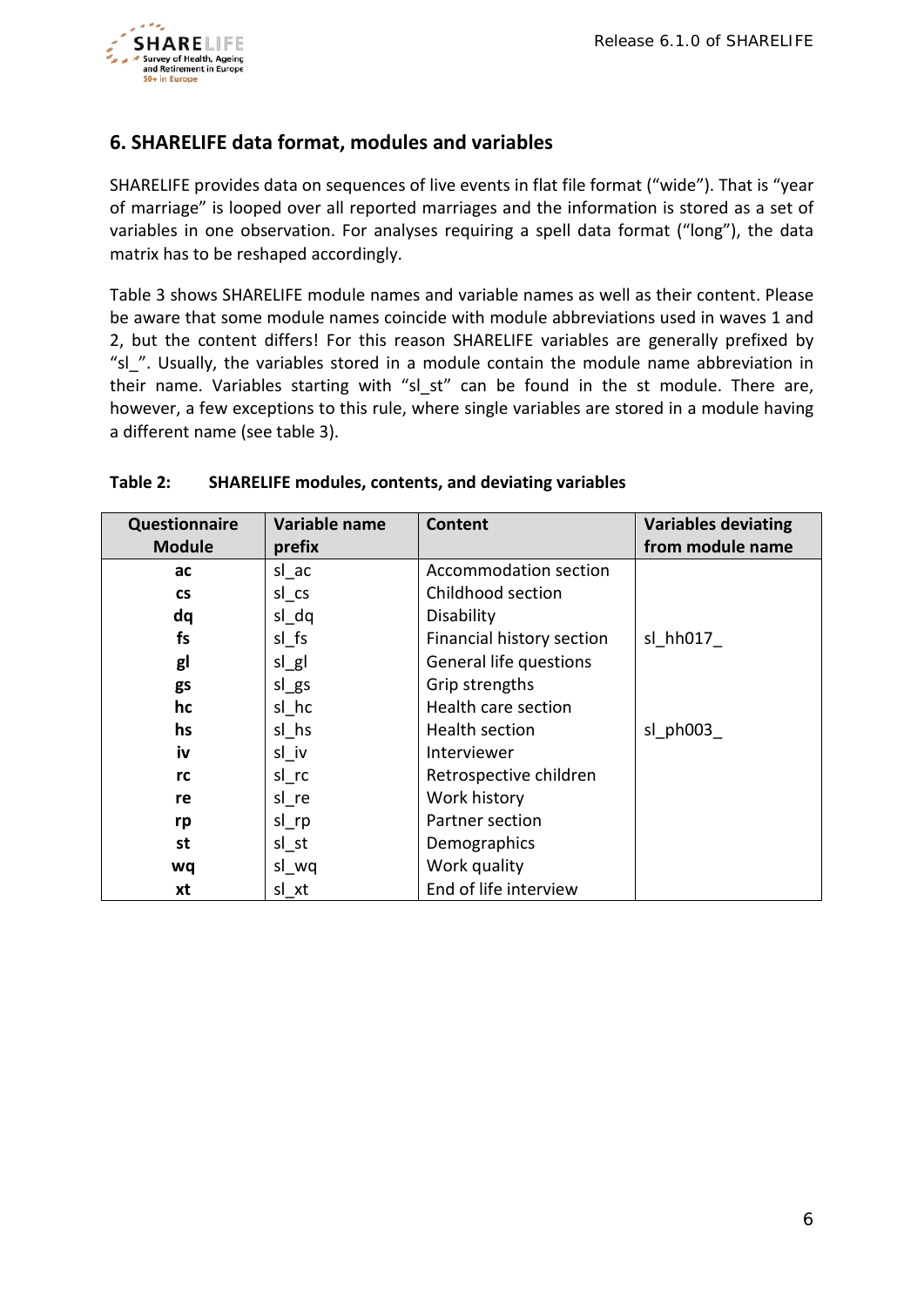

## <span id="page-6-0"></span>**7. Merging the data**

To merge different modules and/or waves on individual level *mergeid* is the key variable. For each individual the variable *mergeid* is a unique and non-changing person identifier for all waves. It has the format "CC-hhhhhh-rr" (e.g. "AT-070759-01"), where CC refers to the short country code (here: "AT" for Austria), "hhhhhh" are digits to identify the household, and "rr" is the respondent identifier within each household. The variable *mergeid* is included in all modules that contain individuals' answers and thus can be used to combine these modules on the individual level.

If the data are to be merged on household level one of the *hhidW* variables should be used as key identifier, where "W" refers to the specific wave. Thus, hhid2 refers to the household in which the individual resided in wave 2. *hhidW* has the following format "CC-hhhhhh-S" (e.g. "AT-070759-A"), where "CC" refers to the short country code, "hhhhhh" is the household identifier, and "S" identifies possible split households, i.e. the household of a panel member who moved out of a previous household. In case of a household split there is not only an "A"-suffix but also "B", "C", etc.

Note that *mergeid* is NOT changed when a respondent moves from the original household. Furthermore, it is possible that the household identifier *hhidW* has a split identifier – for example for a new spouse who first came into the panel in a split household.

As in previous releases, researchers interested in identifying all household members in a current wave – note that this includes also ineligible household members – can use the variable *hhidW*. New since release 5.0.0 is the gv allwaves cv r module which gives an overview of all respondents and non-participating household members across all currently released waves.

The variable *waveid* indicates when a respondent entered SHARE and *waveid\_hh* when the household entered the study. Note that when talking about "waves", we consider the questionnaire version used. All household members present in wave 1 have a wave 1 *waveid*. In case a new person moves in a wave 1 household in wave 2, this new household member gets a wave 2 *waveid*. Thus *waveid* and *waveid\_hh* can differ from each other. *waveid* has the following values corresponding to the following wave/questionnaire version:

| "42" and "52" (latter due to later fieldwork in Israel) | $\rightarrow$ wave 1             |
|---------------------------------------------------------|----------------------------------|
| "62" and "92" (latter due to later fieldwork in Israel) | $\rightarrow$ wave 2             |
| "82"                                                    | $\rightarrow$ wave 3 (SHARELIFE) |

Note that *waveid\_hh* is never "82" as there was no refreshment sample in wave 3.

In order to see when a respondent or household first appeared in SHARE, the variables *firstwave* and *firstwave\_hh* have been introduced. In accordance with the six waves of SHARE, they range from 1 to 6 and are designed as a comprehensive supplement of the variables *waveid* and *waveid\_hh*.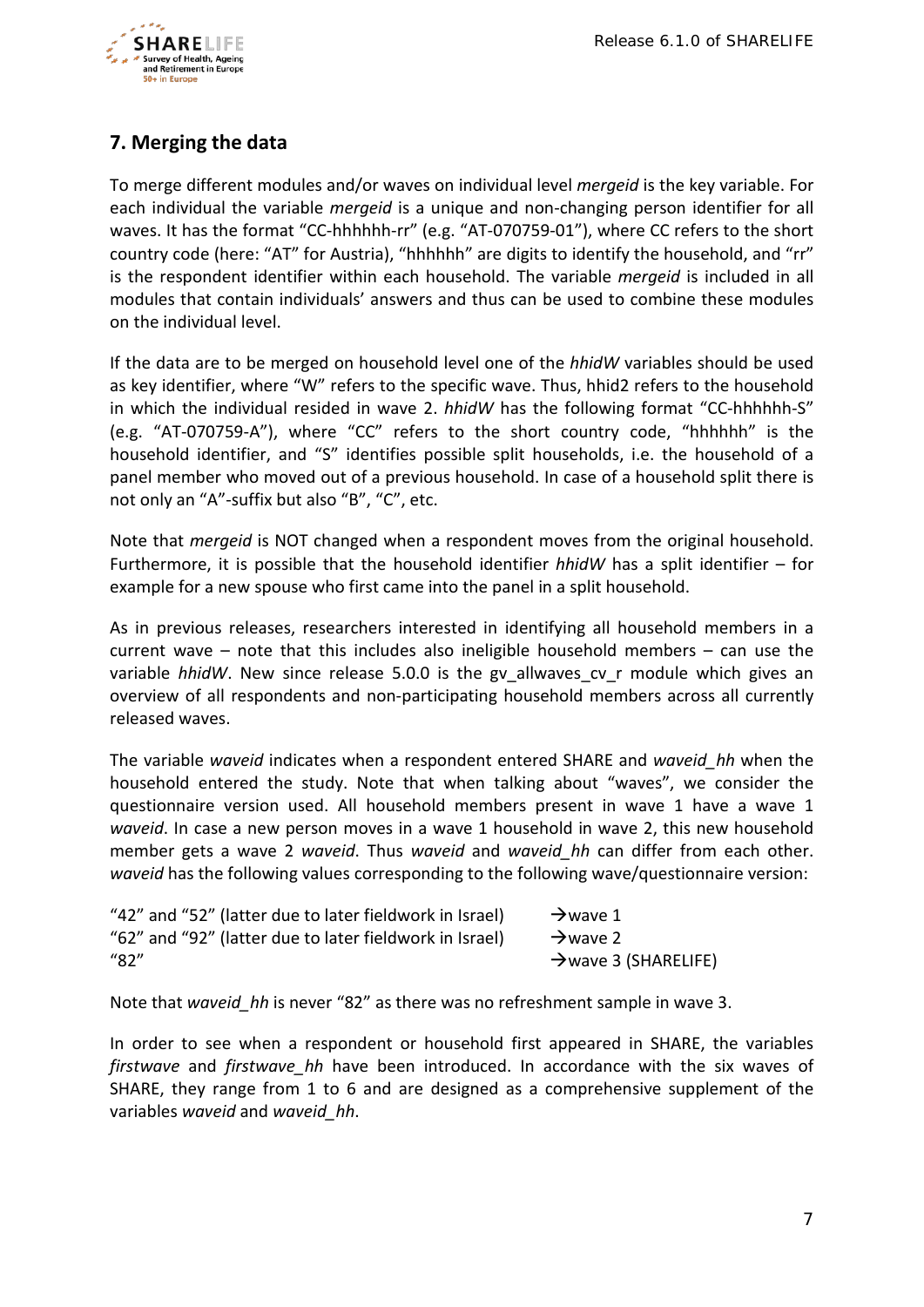

# <span id="page-7-0"></span>**8. Missing codes**

Apart from so called system missing values due to filters/routing or abandoned interviews, SHARE uses the following missing codes:

## **A: general missing codes**

- -1: "Don't know"
- -2: "Refusal"
- -3: "Implausible value/suspected wrong"
- -4: "Not codeable"
- -5: "Not answered"
- -7: "Not yet coded"
- -9: "Not applicable"

### **B: not applicable – specified**

- -91: "Not applicable (not yet part of sample)
- -92: "Not applicable (no participation in this wave)"
- -93: "Not applicable (respondent was not listed as household member in this wave)"
- -94: "Not applicable (respondent has an End-of-Life interview in previous waves)"
- -95: "Not applicable (no main interview done)"
- -98: "Not applicable (other reason)"
- -99: "Not applicable (missing by design)"

### **C: missing codes - financial variables**

-9999991: "Don't know" -9999992: "Refusal"

#### **Treating SHARE missing codes in Stata: sharetom**

Stata users can download an ado file (*sharetom.ado* & *sharetom.hlp*) from the data download website. This program recodes missing values to Stata's "extended missing values" and labels them appropriately. Stata's extended missing values, e.g. ".a" or ".b", are treated the same way as system missing values "." are treated. This means, in a tabulate *variable*- command they are not tabulated, unless you add the missing option (tabulate *variable*, missing). *sharetom* should run before you do any other changes in the data.

#### **Treating SHARE missing codes in SPSS**

SPSS users should define missing values as all values smaller than 0 for all variables except financial amounts. Missing values for financial amounts should be defined smaller than - 9999990.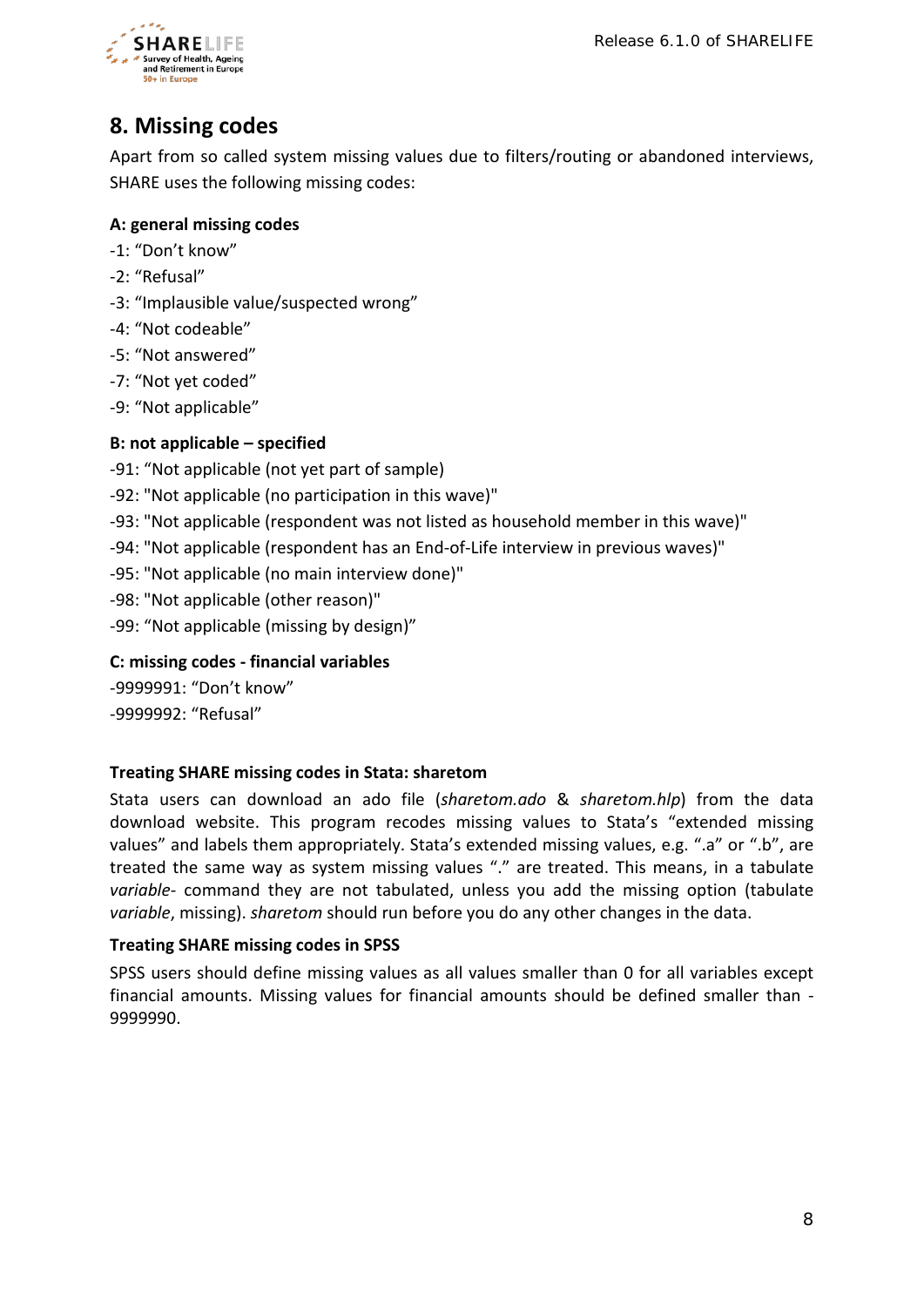

## <span id="page-8-0"></span>**9. Naming conventions**

In general, the naming of variables is harmonized across waves. The same naming conventions apply to SHARELIFE with the exception that variable names are prefixed "sl\_" for not confusing variables originating from SHARELIFE with those from the regular panel waves. Variables in SHARELIFE thus generally follow the pattern:

*sl\_*mmXXXyy\_LL

- *sl\_* prefix indicating variable is from SHARELIFE
- mm module identifier, e.g. *st*
- XXX question number, e.g. *001*
- yy optional digits for dummy variables, coded variables or unfolding brackets, using the following indications:
	- d dummy variables (see also chapter 10)
	- ub unfolding brackets (see also chapter 11)
	- c coded variables (see also chapter 12)
	- separation character, to indicate loops:
- LL optional digits for category or loop indication ("outer loop")

#### **Examples:**

- *sl\_rc045\_* stores the "number of other children", hence does not allow for multiple responses and is not asked within a loop.
- *sl\_hs045d1*, *sl\_hs045d2*, *sl\_hs045d3,* and *sl\_hs045dno* store whether "parents [smoke/ drink heavily/have mental health problems/none of these]" and thus allows for multiple answers stored as a set of dummy variables.
- *sl\_rp008\_1*, *sl\_rp008\_2*, *sl\_rp008\_3*, *etc.* store the "year married" ("outer loop" over all marriages).

**Note that a few variables generically contain letters in their variable names**. For example, the variables sl\_xt040c\_ sl\_xt040d\_ do *not* refer to a coded or dummy variable based on a variable xt040, respectively, but xt040c and xt040d are the generic variable names (as appearing in the questionnaire). It may also occur that such variables appear as dummy set in the data, such as sl hc005ad1-sl hc005ad7, where the "a" stems from the generic variable name and the "d" indicates that the variable is coded as dummy. Table 4 gives the list of all such variables in SHARELIFE.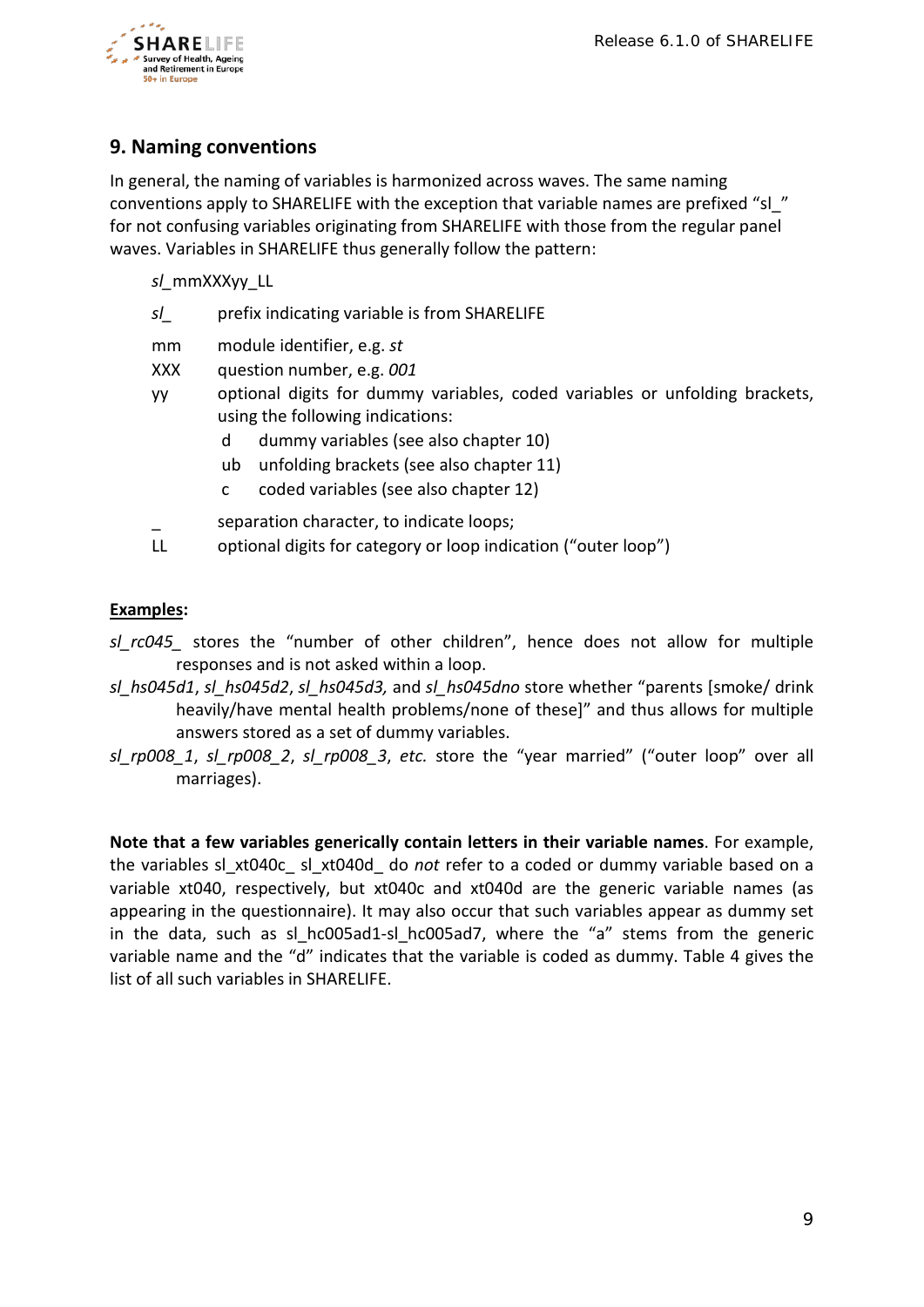

| <b>Module</b> | <b>Variables</b>              |
|---------------|-------------------------------|
|               | sl ac022a LL                  |
| ac            | sl ac022b LL                  |
|               | sl ac022c LL                  |
|               | $sl$ hc005ad1 - $sl$ hc005ad7 |
|               | $sl$ hc018ad1 - $sl$ hc018ad7 |
|               | sl hc030ad1-sl_hc030ad7       |
| hc            | sl $hc042ad1 - sl$ $hc042ad7$ |
|               | sl $hc054ad1 - sl$ $hc054ad7$ |
|               | sl $hc066ad1 - sl$ $hc066ad7$ |
|               | sl hc078ad1-sl hc078ad7       |
|               | sl re039a LL                  |
| re            | sl re035a LL                  |
|               | sl rp002d                     |
|               | sl rp002e                     |
| rp            | sl rp004c LL                  |
|               | sl_rp015a_LL                  |
|               | sl st001a                     |
| st            | sl st001b                     |
|               | sl xt026b                     |
|               | sl xt040a                     |
|               | sl xt040b                     |
| xt            | sl xt040c                     |
|               | sl xt040d                     |
|               | sl xt040e                     |

## **Table 3: Variables with trailing letters in their generic names**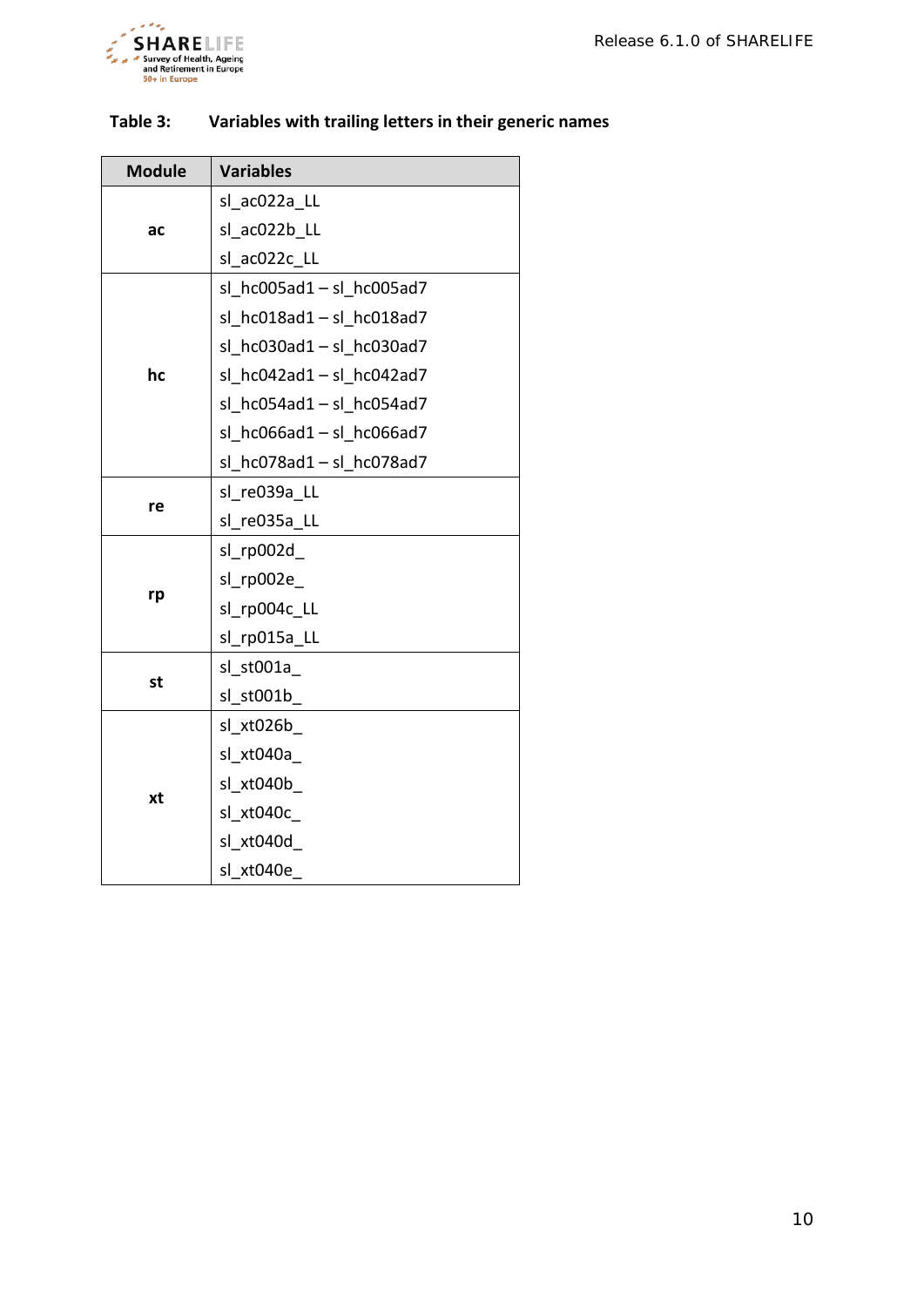

## <span id="page-10-0"></span>**10. Dummy variables**

Answers to all questions that allow for multiple responses appear in the data as several dummy variables. E.g. in wave 1 and 2 question *br005* ("What do or did you smoke") has three answer categories:  $1 =$  Cigarettes,  $2 =$  Pipe and  $3 =$  Cigars or cigarillos. The dataset thus contains three dummy variables: *br005d1*, *br005d2*, and *br005d3* corresponding to the three answer categories. Note that in general we omit leading zeros for the first nine answers in a response set with more than ten answer categories to allow for easier looping in commands.

Value "1" in any of these variables means that the respondent selected the particular option as an answer and in case of value "0" the respondent did not select the option.

• In case the respondent answers with a "none of these" or "other", the naming of the dummy variables has the following structure:

> mmXXXd**no** "None of these" mmXXXd**ot** "Other"

- In case the respondent answers with "Don't know" or "Refusal", all corresponding dummy variables of that question are set to the respective missing code, i.e. -1 for "Don't know" and -2 for "Refusal".
- In case the question requires loop indication, the digit(s) right after the "d" correspond(s) to the multiple response categories. The loop indication is added as the last part of the variable name separated by a "\_" as usual. Hence, all multiple response variables can be identified by the "d"-separator, all loops are identified by the presence of digit(s) after a separation indicator  $"$ .

## <span id="page-10-1"></span>**11. Unfolding brackets**

Financial variables are often subject to non-response. It is therefore a common technique to use unfolding brackets in order to reduce non-response. It is found that non-respondents tend to be more willing to answer, if they have to classify e.g. their earnings in rough categories rather than a specific amount. The resulting variables serve as a categorical second best choice to the continuous financial variable of interest. Thus, if a respondent does not provide information for a financial variable she/he is forwarded to a set of bracket values (usually a salient amount such as 2,000  $\epsilon$ ). In each country there are three different entry points for an unfolding bracket sequence. The interviewer then asks: Do you earn a) more than this amount, b) less than this amount or c) approximately this amount. A respondent can enter up to 3 unfolding bracket sequences. The scientific release includes the country-specific bracket values (amounts in Euros) and the final category in which the respondent ended. When a DK or RF is given during the unfolding bracket sequence, the value for the final category is set to the respective missing code.

The format of the summarizing unfolding bracket variable is as follows: mmXXXub\_LL with "mm" representing the module identifier, "XXX" question number, "ub" indicating an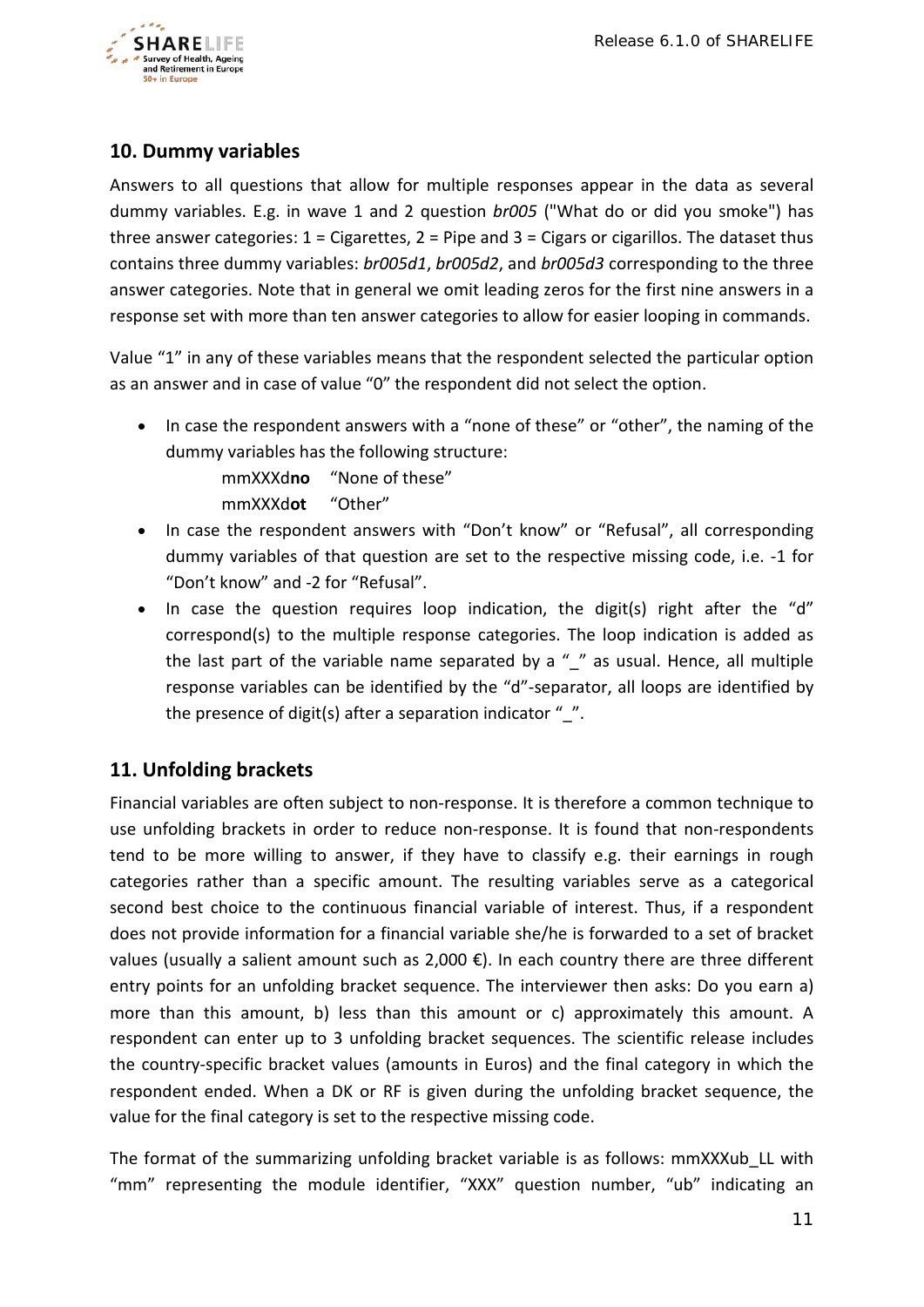

unfolding bracket sequence and "LL" being optional digits for loop indication. The variable indicating where the respondent finally ends can take the following values:

- 1. Less than low entry point
- 2. About low entry point
- 3. Between low and mid entry point
- 4. About mid entry point
- 5. Between mid and high entry point
- 6. About high entry point
- 7. More than high entry point

-9999991: "Don't know"

-9999992: "Refusal"

The country-specific bracket values are indicated as mmXXXv1, mmXXXv2, and mmXXXv3. In case of a loop, there mostly exists only one set of bracket values as the country-specific thresholds are constant over loop numbers. Thus, mmXXXv1 contains the lowest threshold for unfolding bracket variable mmXXXub1, as well as for mmXXXub2, etc.

## <span id="page-11-0"></span>**12. Coded variables**

SHARELIFE contains a set of coded variables that provide information in a way more convenient to users than the original variables. For the moment, there are coded variables on currencies in which monetary amounts are specified, residential biography, and types of accommodation. Generally, coded variables contain numeric codes following a common code scheme that is either based on text information or collapses country specific code schemes used. The former applies to currency and accommodation coding, the latter to residence coding.

### <span id="page-11-1"></span>**12.1 Coding of currencies**

SHARELIFE modules RC, AC, and RE allow respondents to report financial amounts in whatever currency they want to. The interviewers typed the reported currencies with varying accuracy into the interview software. Country teams then coded these currency strings using a common coding scheme. The coded version of the currency strings is stored under the same variable name, only the trailing "\_" is replaced by a "c" or, in case of a loop, added to the variable name before the loop indicator (e.g. *sl\_re022\_1* holds the currency string collected in the interview, *sl e022c 1* stores the currency code from the common code scheme). The original variables are included in the datasets.

The vast majority of currency strings provided was successfully coded. However, in some instances interviewers typed in strings that could not be coded. In this case the coded currency variable is set to –4 "not codable". In some cases interviewers provided "generic" currency names that are used in more than one country. These were either assigned a code from the table of "generic" currency names (see appendix). Table A1 in the appendix gives an overview of the codes used, including the generic currency names.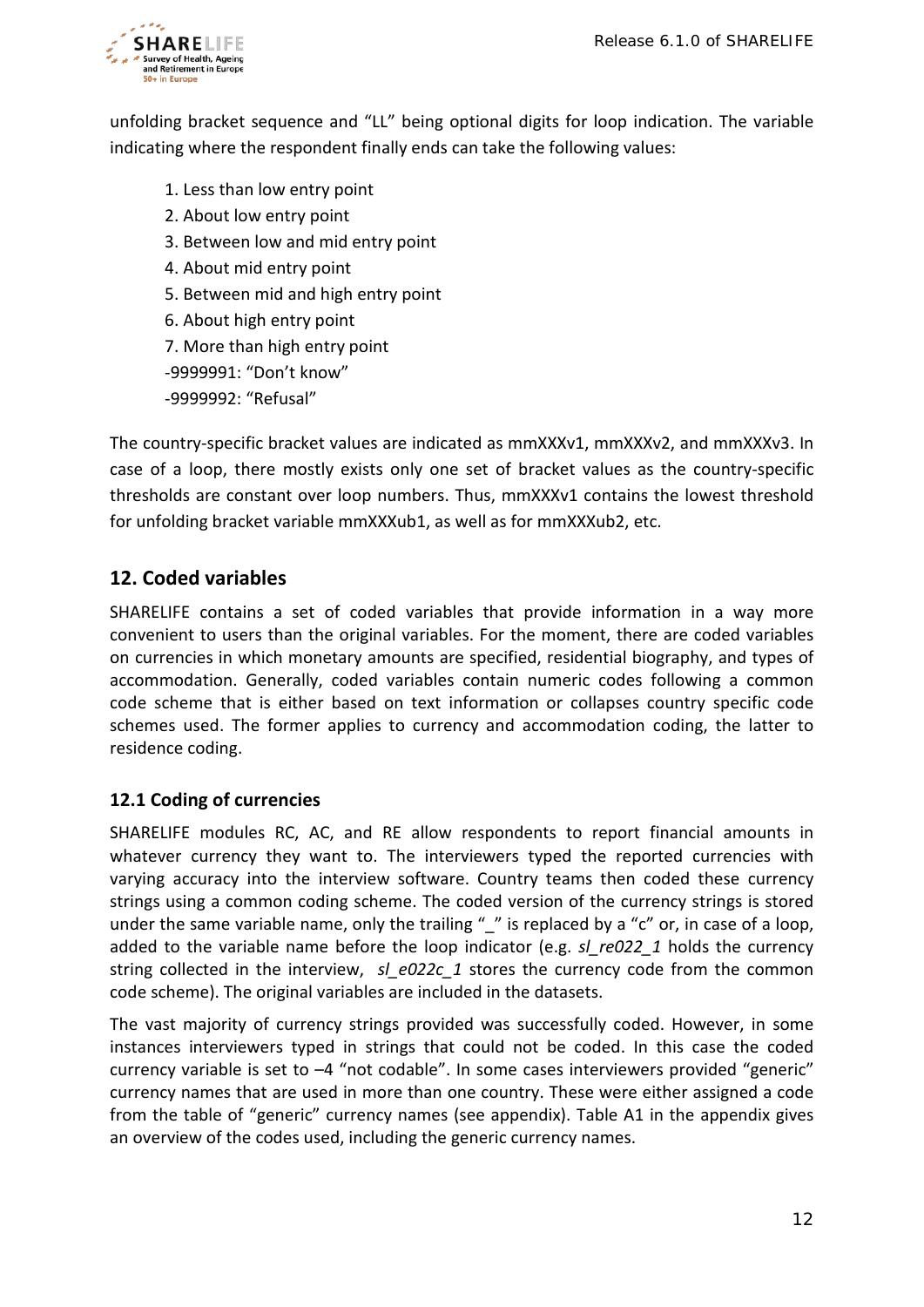

#### *Reference period information in currency strings*

In some instances interviewers typed in information on reference periods; e.g. when first monthly wage was asked, they entered an amount and in the currency string they typed it was "dollars per week". When we found a currency string that included information about possibly deviating reference periods, we flagged it using a binary coded variable stored at the end of the dataset. The naming of these flag variables is generic, it starts with the original variable name and instead of the trailing " ", " curRefPer flag" was added.

#### *Scaling information in currency strings*

In some countries some interviewers used a different scaling, i.e. multiples of a currency. E.g. mila lira, which means the amount given is to be read as 1000s of liras. Or the currency string indicated that the amount was given in e.g. cent instead of Euros. All cases detected are flagged with *<VariableName>\_curScale\_flag*.

#### *Sensible information in currency strings*

Country teams checked the raw currency strings on whether they include sensible information (e.g. "dollars, was working for the CIA that time"). In the few cases where such sensible information was found it is deleted from the original currency strings and replaced by >>included sensible information<<.

## <span id="page-12-0"></span>**12.2 Residence Coding**

Generally, items in SHRELIFE, as well as in all other SHARE waves, are ex ante harmonised and follow a common code scheme. As an exception in SHARELIFE, respondents' residential history (*sl\_ac014*\_LL & *sl\_ac015*\_LL) was assessed by using country specific code schemes – both with respect to regions within the country as well as to foreign countries. For the cross country SHARELIFE dataset this approach produces variables with country specific codes that are inconvenient to handle, when analyzing more than one country. For this reason, residence variables were ex post coded into a common scheme. This coding necessarily led to some loss of information as, e.g., not all countries of residence had a code in every country specific code scheme but were often grouped in different ways (see tables 4 and 5 in the appendix). The released data contain the original variables as well as the ex post harmonised coded variables.

### <span id="page-12-1"></span>**12.3 Accomodation Coding**

The variables *sl\_ac008\_*LL *sl\_ac009\_*LL and *sl\_ac011\_*LL contain information on the type of the respondent's accommodation. For questions ac009 and ac011 respondents were asked to select a category from a given list, including an "other-specify" option. If this option was used, the given information was recorded as a string (in the interview language) but ex post coded into variables *sl\_ac010c\_*LL and *sl\_ac012c\_*LL using a common code scheme. The assigned codes are shown in table 5 below. The released data only contain the coded variables but not the original string information. However, *flag* variables (*sl\_ac010c\_*LL\_flag, *sl*  $ac012c$  LL flag) are additionally included that indicate on which information the coding was based.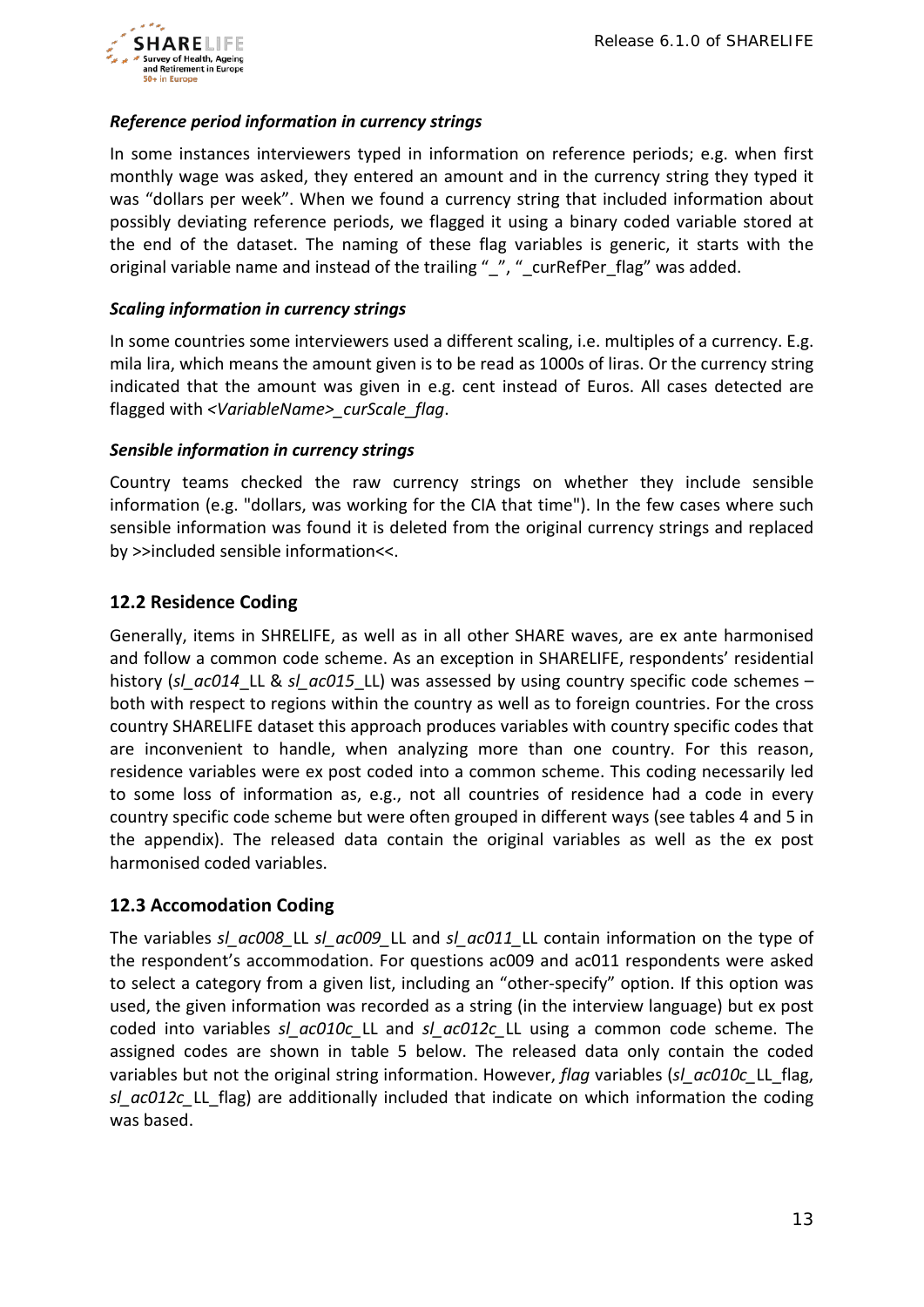

| ac010c Code Label |              |                                    |
|-------------------|--------------|------------------------------------|
|                   | 1            | partner is owner                   |
|                   | $\mathbf{2}$ | farmers and sharecroppers          |
|                   | 3            | partner is tenant                  |
|                   | 4            | hotel                              |
|                   | 5.           | in mobile habitation               |
|                   | 6            | in non habitation building         |
|                   | 7            | hire-purchase                      |
|                   | 8            | accommodation provided by employer |
|                   | 9            | living at relatives                |
|                   |              | 10 usufruct                        |
|                   |              | 97 other                           |
|                   |              | -1 don't know                      |
|                   |              | -2 refusal                         |
|                   |              | -4 not codable                     |
|                   |              | -7 not yet coded (temporary)       |
| ac012c Code       |              | Label                              |
|                   | 1            | refugee camp                       |
|                   | 2            | religious group home               |
|                   | 3            | other collective accommodation     |
|                   |              | <b>97</b> other                    |
|                   |              | -1 don't know                      |
|                   |              | -2 refusal                         |
|                   |              | -4 not codable                     |
|                   | -7           | not yet coded (temporary)          |

#### **Table 4: Code schemes for ac010c and ac012c**

Responsible for database management and preparation of the releases:

Stephanie Stuck, Sabrina Zuber, Markus Kotte, Fabio Franzese Stefan Gruber, Tim Birkenbach

and all SHARE country team operators.

Contact: [info@share-project.org](mailto:info@share-project.org)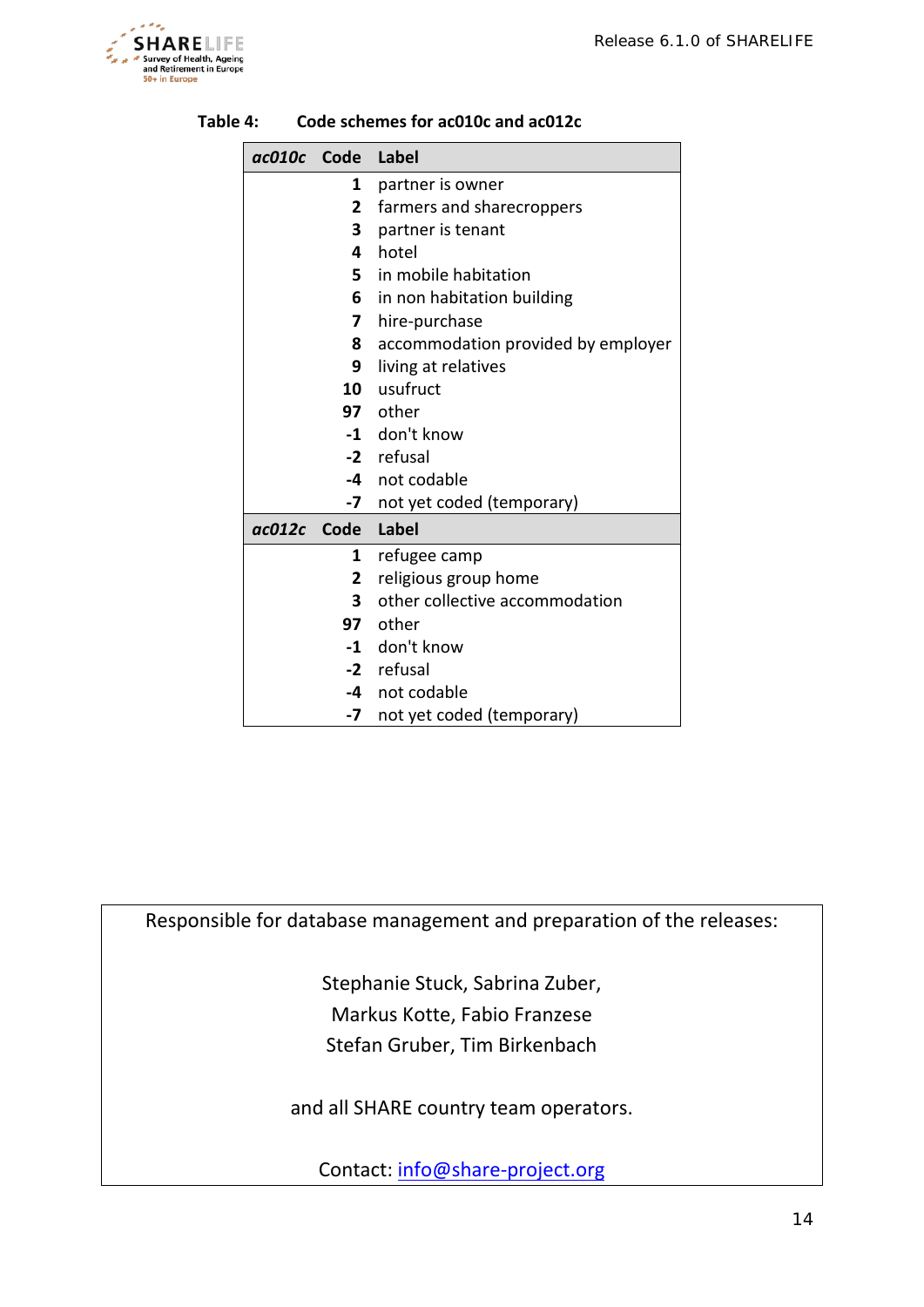*Release 6.1.0 of SHARELIFE*



# <span id="page-14-0"></span>**- Appendix -**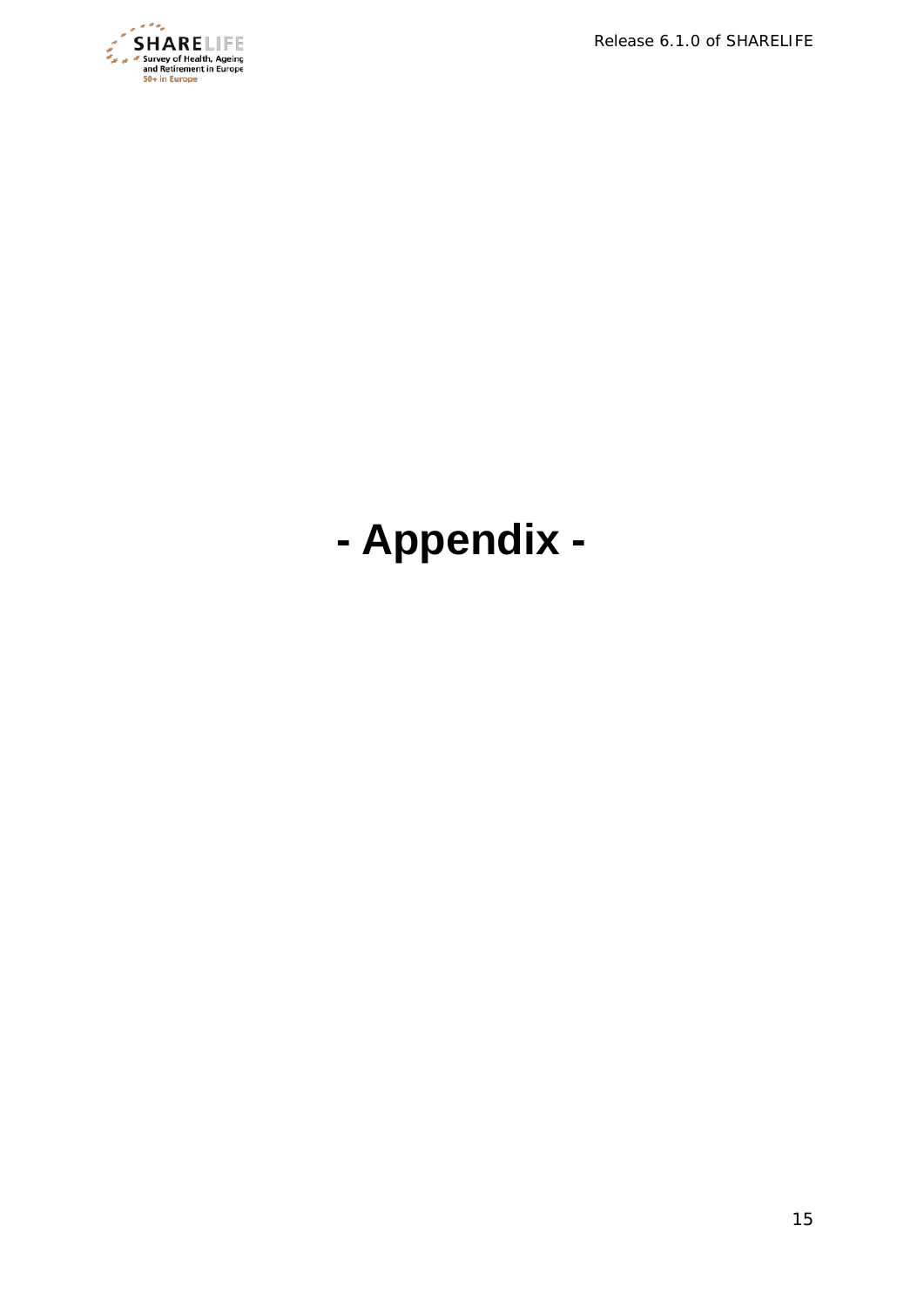

# <span id="page-15-0"></span>**A. Currency Codes**

| Table A1: | <b>Currency codes used in SHARELIFE</b> |  |  |
|-----------|-----------------------------------------|--|--|
|-----------|-----------------------------------------|--|--|

| Code                      |            | <b>Currency</b>               |
|---------------------------|------------|-------------------------------|
| <b>Missing Codes</b>      |            |                               |
| -4                        |            | not codable                   |
|                           |            | (not codable at the moment,   |
|                           |            | answer to different question, |
|                           |            | amount instead of currency,   |
|                           |            | >>other<< code, e.g. 997)     |
| $-2$                      |            | refusal                       |
| $-1$                      |            | don't know                    |
| <b>Defined Currencies</b> |            |                               |
| 1                         | eur        | euro                          |
| $\overline{2}$            | ats        | austrian schillings           |
| 3                         | aud        | australian dollars            |
| 5                         | bef        | belgian francs                |
| $\overline{\mathbf{z}}$   | bgl        | bulgarian leva                |
| 8                         | bgn        | bulgarian lev                 |
| 9                         | bre        | brazilian cruzeiros           |
| 10                        | brl        | brazilian real                |
| 11                        | brn        | brazilian cruzeiro            |
| 12                        | brr        | cruzeiro real                 |
| 13                        | cad        | canadian dollars              |
| 14                        | chf        | swiss francs                  |
| 15<br>16                  | cyp        | cyprus pounds                 |
| 17                        | czk<br>ddm | czech koruna<br>mark der ddr  |
| 18                        | dem        | deutsche mark                 |
| 19                        | dkk        | danish kroner                 |
| 21                        | esp        | spanish peseta                |
| 22                        | fim        | finnish markkaa               |
| 23                        | frf        | french francs                 |
| 24                        | gbp        | pounds sterling               |
| 25                        | grd        | greek drachmas                |
| 26                        | iep        | irish pounds                  |
| 27                        | ils        | israeli new sheqalim          |
| 28                        | itl        | italian lire                  |
| 29                        | luf        | luxembourg francs             |
| 30                        | mtl        | maltese liri                  |
| 31                        | nlg        | netherlands guilders          |
| 32                        | pln        | polish zloty                  |
| 34                        | pte        | portuguese escudos            |
| 35                        | rub        | russian ruble                 |
| 37                        | sit        | slovenian tolars              |
| 38                        | skk        | slovak koruna                 |
| 39                        | trl        | turkish liras                 |
| 40                        | try        | new turkish lira              |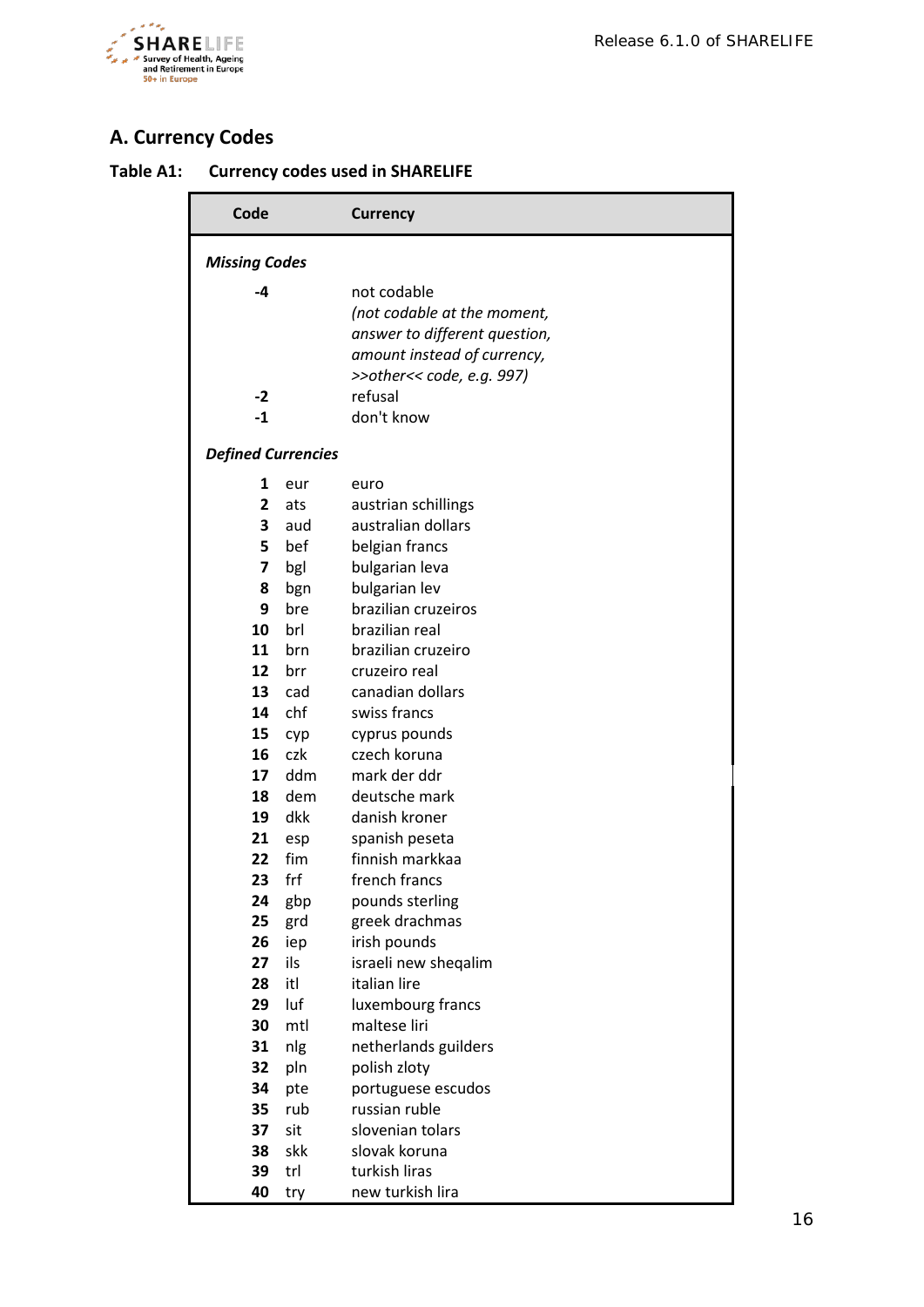

| Code     |            | <b>Currency</b>                   |
|----------|------------|-----------------------------------|
| 41       | usd        | united states dollars             |
| 42       | usn        | us dollar (next day)              |
| 43       | adp        | andorran pesetas                  |
| 44       | aed        | united arab emirates dirhams      |
| 45       | afa        | afghanis                          |
| 46       | afn        | afghani                           |
| 47       | all        | albanian lek                      |
| 48       | amd        | armenian dram                     |
| 49       | ang        | netherlands antilles guilders     |
| 50       | aoa        | angolan kwanza                    |
| 51       | aok        | angolan kwanzas                   |
| 52       | aon        | angolan new kwanzas               |
| 53       | aor        | angolan kwanza reajustado         |
| 54       | ara        | argentine australes               |
| 55       | ars        | argentine peso                    |
| 56       | awg        | aruban guilder                    |
| 57       | azm        | azerbaijannian manat              |
| 58       | azn        | new azerbaijanian manat           |
| 59       | bad        | bosnian and herzogovinian dinar   |
| 60       | bam        | convertible mark                  |
| 61       | bbd        | barbados dollars                  |
| 62       | bdt        | bangladeshi takas                 |
| 63<br>64 | bhd<br>bif | bahrain dinars                    |
| 65       | bmd        | burundi francs<br>bermuda dollars |
| 66       | bnd        | brunei dollars                    |
| 67       | bob        | bolivian bolivianos               |
| 68       | brc        | cruzado                           |
| 69       | bsd        | bahamian dollars                  |
| 70       | btn        | bhutanese ngultrums               |
| 72       | bwp        | botswana pula                     |
| 74       | byr        | belarussian ruble                 |
| 75       | bzd        | belize dollars                    |
| 76       | cdf        | franc congolais                   |
| 77       | clf        | chilean unidades de formento      |
| 78       | clp        | chilean pesos                     |
| 79       | cny        | chinese yuan                      |
| 80       | cop        | colombian pesos                   |
| 81       | crc        | costa rican colones               |
| 82       | csd        | serbian dinar                     |
| 83       | csk        | czechoslovak koruny               |
| 84       | cup        | cuban pesos                       |
| 85       | cve        | cape verde escudos                |
| 86       | djf        | djibouti francs                   |
| 87       | dop        | dominican pesos                   |
| 88       | dzd        | algerian dinars                   |
| 89       | ecs        | ecuadoran sucres                  |
| 90       | eek        | estonian kroon                    |
| 91       | egp        | egyptian pounds                   |
| 92       | ern        | eritrean nakfa                    |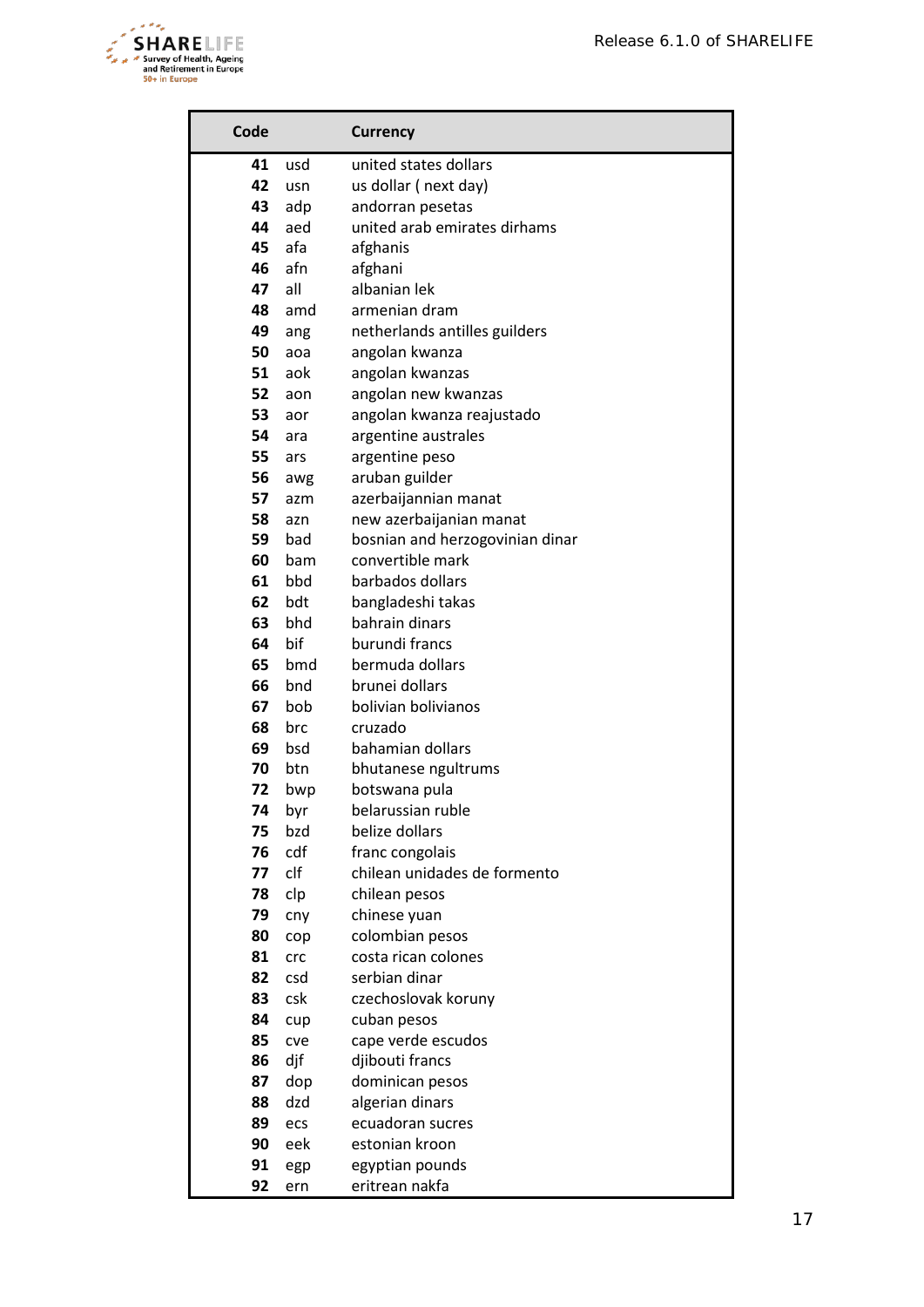

| Code       |     | <b>Currency</b>                   |
|------------|-----|-----------------------------------|
| 93         | etb | ethiopian birr                    |
| 94         | fjd | fiji dollars                      |
| 95         | fkp | falkland islands pounds           |
| 96         | gek | georgian kuponi                   |
| 97         | gel | georgian lari                     |
| 98         | ghc | ghanaian cedis                    |
| 99         | ghs | new ghanaian cedi                 |
| 100        | gip | gibraltar pound                   |
| 101        | gmd | gambian dalasi                    |
| 102        | gnf | guinean francs                    |
| 103        | gtq | guatemalan quetzales              |
| 104        | gwp | guinea-bissau pesos               |
| 105        | gyd | guyana dollars                    |
| 106        | hkd | hong kong dollars                 |
| 107        | hnl | honduran lempiras                 |
| 108        | hrd | croatian dinars                   |
| 109        | hrk | croatian kuna                     |
| 110        | htg | haitian gourdes                   |
| 111        | huf | hungarian forints                 |
| 112        | idr | indonesian rupiah                 |
| 113        | inr | indian rupees                     |
| 114        | iqd | iraqi dinars                      |
| 115        | irr | iranian rials                     |
| 116        | isk | iceland kronur                    |
| 117        | jmd | jamaican dollars                  |
| 118        | jod | jordan dinars                     |
| 119        | jpy | japanese yen                      |
| 120        | kes | kenya shillings                   |
| 121        | kgs | kyrgyzstan som                    |
| 122        | khr | cambodian riels                   |
| 123        | kmf | comorian francs                   |
| 124        | kpw | north korean won                  |
| 125        | krw | korean won                        |
| 126        | kwd | kuwaiti dinars                    |
| 127        | kyd | cayman islands dollars            |
| 128        | kzt | kazakhstan tenge                  |
| 129        | lak | lao kip                           |
| 130        | Ibp | lebanese pounds                   |
| 131        | lkr | sri lanka rupees                  |
| 132        | Ird | liberian dollars                  |
| 133        | Isl | lesotho maloti                    |
| 134        | ltl | lithuanian litas                  |
| 135        | ltr | lithuania ruble                   |
| 136        | Itt | lithuanian talonas                |
| 137        | luc | convertible franc                 |
| 138        | lul | financial franc                   |
| 139        | lvl | latvian lati                      |
| 140<br>141 | lvr | latvia ruble                      |
|            | lyd | libyan dinars<br>moroccan dirhams |
| 142        | mad |                                   |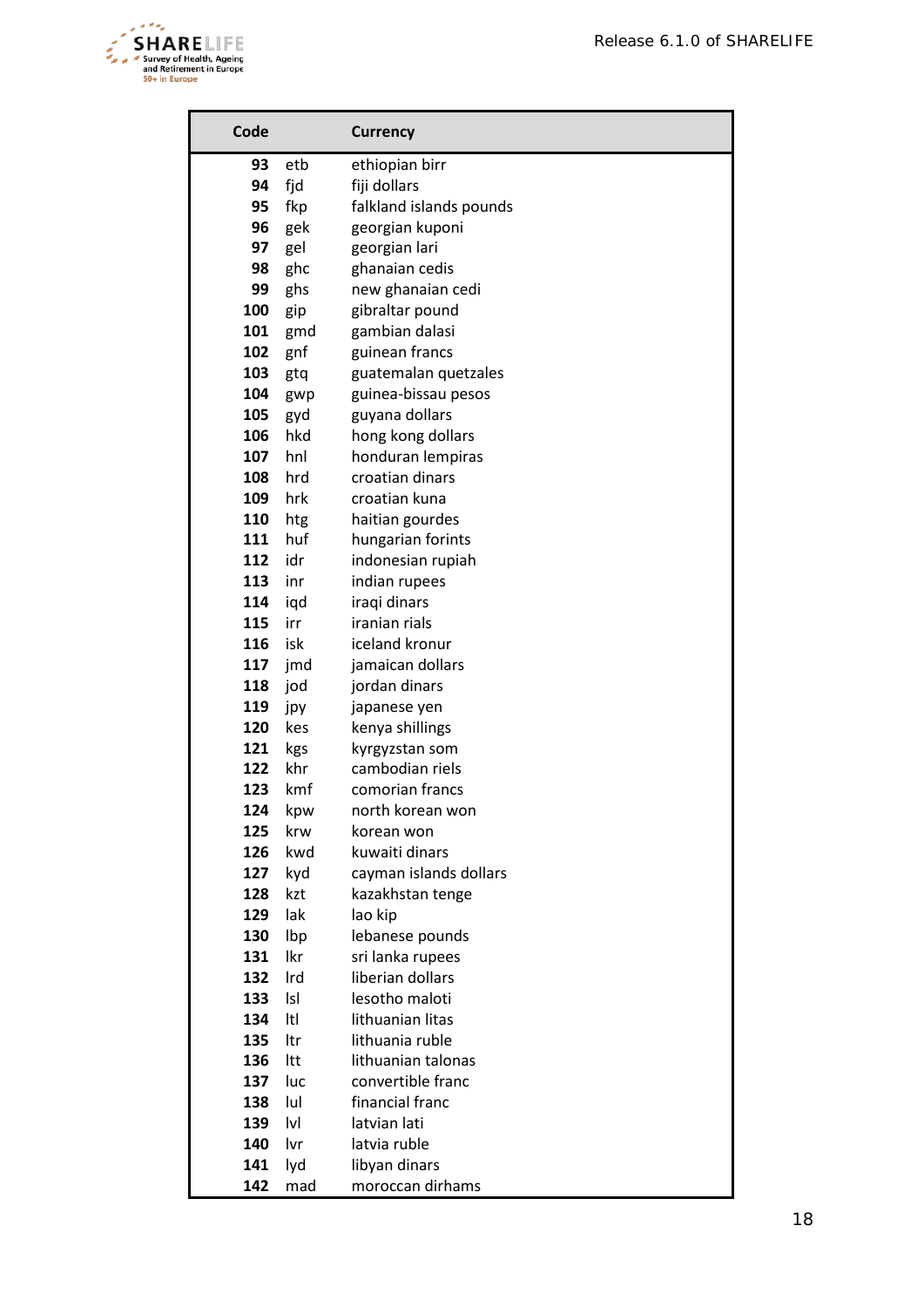

| Code |     | <b>Currency</b>                   |
|------|-----|-----------------------------------|
| 143  | mdl | moldovan leu                      |
| 144  | mga | malagasy ariary                   |
| 145  | mgf | malagasy francs                   |
| 146  | mkd | macedonian denars                 |
| 147  | mmk | myanmar kyats                     |
| 148  | mnt | mongolian tugriks                 |
| 149  | mop | macao pataca                      |
| 150  | mro | mauritanan ouguiyas               |
| 151  | mur | mauritian rupees                  |
| 152  | mvr | maldive rufiyaa                   |
| 153  | mwk | malawi kwacha                     |
| 154  | mxn | mexican peso                      |
| 155  | mxp | mexican pesos                     |
| 156  | mxv | mexican unidad de inversion (udi) |
| 157  | myr | malaysian ringgits                |
| 158  | mzm | mozambique meticais               |
| 159  | mzn | new mozambique metical            |
| 160  | nad | namibia dollar                    |
| 161  | ngn | nigerian naira                    |
| 162  | nic | nicaraguan cordobas               |
| 163  | nio | nicaraguan cordobas oro           |
| 164  | nok | norwegian kroner                  |
| 165  | npr | nepalese rupees                   |
| 166  | nzd | new zealand dollars               |
| 167  | omr | rials omani                       |
| 168  | pab | panamanian balboas                |
| 169  | pei | peruvian intis                    |
| 170  | pen | peruvian soles nuevos             |
| 171  | pgk | papua new guinea kina             |
| 172  | php | philippine pesos                  |
| 173  | pkr | pakistan rupees                   |
| 174  | pyg | paraguayan guaranies              |
| 175  | qar | qatar riyals                      |
| 176  | rol | romanian lei                      |
| 177  | ron | new romanian lei                  |
| 178  | rsd | new serbian dinar                 |
| 179  | rwf | rwanda francs                     |
| 180  | sar | saudi arabian riyals              |
| 181  | sbd | solomon islands dollars           |
| 182  | scr | seychelles rupees                 |
| 183  | sdd | sudanese dinars                   |
| 184  | sdg | sudanese pounds                   |
| 186  | sek | swedish kronor                    |
| 187  | sgd | singapore dollars                 |
| 188  | shp | st.helena pounds                  |
| 189  | sll | sierra leonean leones             |
| 190  | SOS | somali shillings                  |
| 191  | srd | surinam dollar                    |
| 192  | srg | suriname guilders                 |
| 193  | std | sao tome and principe dobras      |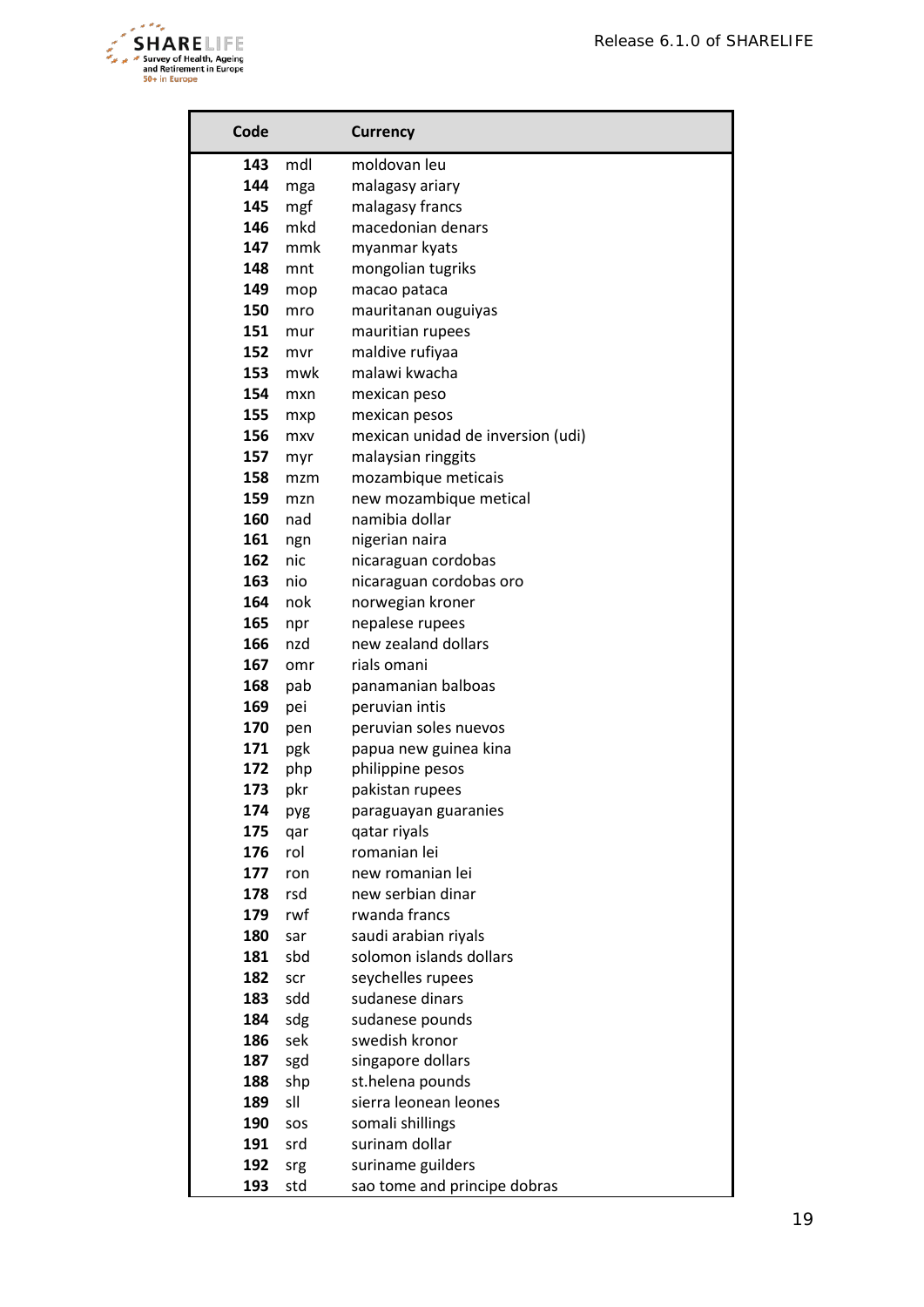

| Code       |            | <b>Currency</b>                      |
|------------|------------|--------------------------------------|
| 194        | sur        | rouble                               |
| 195        | <b>SVC</b> | salvadoran colones                   |
| 196        | syp        | syrian pounds                        |
| 197        | szl        | swaziland emalangeni                 |
| 198        | thb        | thai baht                            |
| 199        | tjr        | tajik ruble                          |
| 200        | tjs        | tajikistan somoni/tjs                |
| 201        | tmm        | turkmenistani manatlar               |
| 202        | tmr        | turkmenistan ruble                   |
| 203        | tmt        | new turkeminstan manat               |
| 204        | tnd        | tunisian dinars                      |
| 205        | top        | tongan pa'anga                       |
| 206        | tpe        | timor escudo                         |
| 207        | ttd        | trinidad and tobago dollars          |
| 208        | twd        | taiwanese dollars                    |
| 209        | tzs        | tanzania shillings                   |
| 210        | uah        | ukraine hrivnya                      |
| 211        | uak        | ukraine karbovanets                  |
| 212        | ugs        | uganda shillings                     |
| 213        | ugx        | ugandan shillings                    |
| 214<br>215 | uyp        | uruguayan new pesos                  |
| 216        | uyu        | peso uruguayo<br>uzbekistan sum      |
| 217        | uzs<br>veb | venezuelan bolivares                 |
| 218        | vef        | bolivar fuerte                       |
| 219        | vnd        | vietnamese dong                      |
| 220        | <b>VUV</b> | vanuatu vatu                         |
| 221        | wst        | western samoa tala                   |
| 222        | xaf        | c.f.a francs beac                    |
| 223        | xag        | silver                               |
| 224        | xau        | gold                                 |
| 225        | xba        | european composite unit (eurco)      |
| 226        | xbb        | european monetary unit (emu-6)       |
| 227        | xbc        | european unit of account (eua-9)     |
| 228        | xbd        | european unit of account-17 (eua-17) |
| 229        | xcd        | east carribean dollars               |
| 230        | xdr        | special drawing rights               |
| 231        | xeu        | european currency units              |
| 232        | xof        | c.f.a. francs bceao                  |
| 233        | xpf        | cfp franc                            |
| 234        | xpt        | platinum                             |
| 235        | xxf        | usd/chf                              |
| 236        | ydd        | yemeni dinars                        |
| 237        | yer        | yemen rials                          |
| 238        | yud        | yugoslav new dinars                  |
| 239        | yum        | yugoslavian new dinar                |
| 240        | yun        | yugoslav dinars                      |
| 241        | zar        | south african rand                   |
| 242        | zmk        | zambian kwacha                       |
| 243        | zrn        | new zaire                            |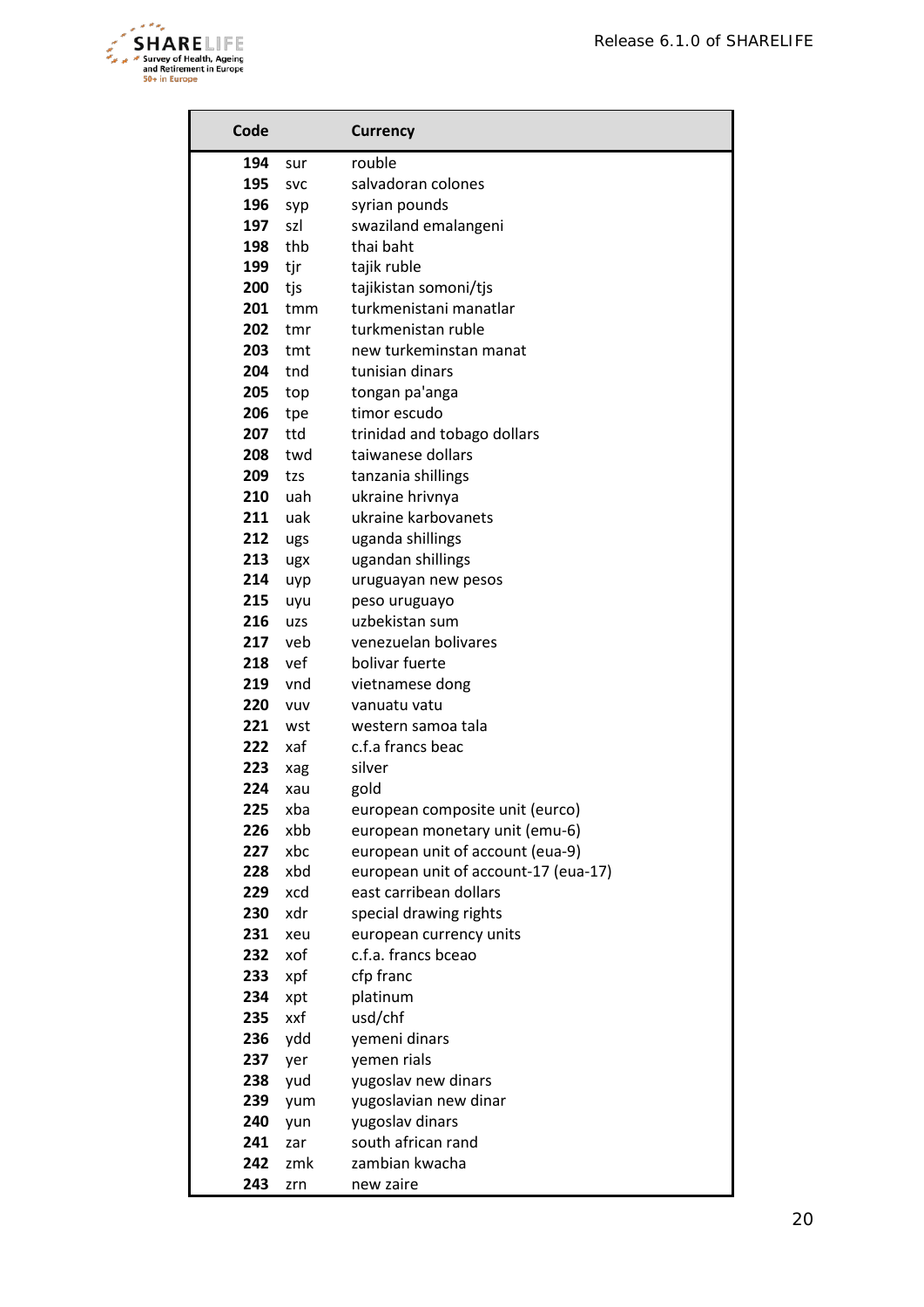

| Code                                                        |                                                 | <b>Currency</b>                                                                                                                                                                                 |
|-------------------------------------------------------------|-------------------------------------------------|-------------------------------------------------------------------------------------------------------------------------------------------------------------------------------------------------|
| 244<br>245<br>246<br>247<br>248<br>250<br>251<br>252<br>253 | zrz<br>zwd<br>zwl<br>zwn<br>zwr<br>PLN*<br>PLZ* | zaires<br>zimbabwe dollars<br>redenominated zimbabwe dollar<br>new zimbabwe dollar<br>revised zimbabwe dollar<br>new polish zloty<br>old polish zloty<br>libyan pounds<br>ancient french francs |
| <b>Generic Currency Names</b>                               |                                                 |                                                                                                                                                                                                 |
| 260                                                         |                                                 | franken                                                                                                                                                                                         |
| 261                                                         |                                                 | francs                                                                                                                                                                                          |
| 263                                                         |                                                 | korruna                                                                                                                                                                                         |
| 264                                                         |                                                 | zloty                                                                                                                                                                                           |
| 265                                                         |                                                 | pounds                                                                                                                                                                                          |
| 266                                                         |                                                 | schilling                                                                                                                                                                                       |
| 267                                                         |                                                 | mark                                                                                                                                                                                            |
| 268                                                         |                                                 | guilders                                                                                                                                                                                        |
| 269                                                         |                                                 | gulden                                                                                                                                                                                          |
| 270                                                         |                                                 | kronor                                                                                                                                                                                          |
| 271                                                         |                                                 | kronen                                                                                                                                                                                          |
| 272                                                         |                                                 | kroner                                                                                                                                                                                          |
| 273                                                         |                                                 | peseta/pesetas                                                                                                                                                                                  |
| 274                                                         |                                                 | lire                                                                                                                                                                                            |
| 275                                                         |                                                 | drachmas                                                                                                                                                                                        |
| 276                                                         |                                                 | drachmen                                                                                                                                                                                        |
| 277                                                         |                                                 | dollar                                                                                                                                                                                          |
| 278                                                         |                                                 | rubel                                                                                                                                                                                           |

**\*explicitely**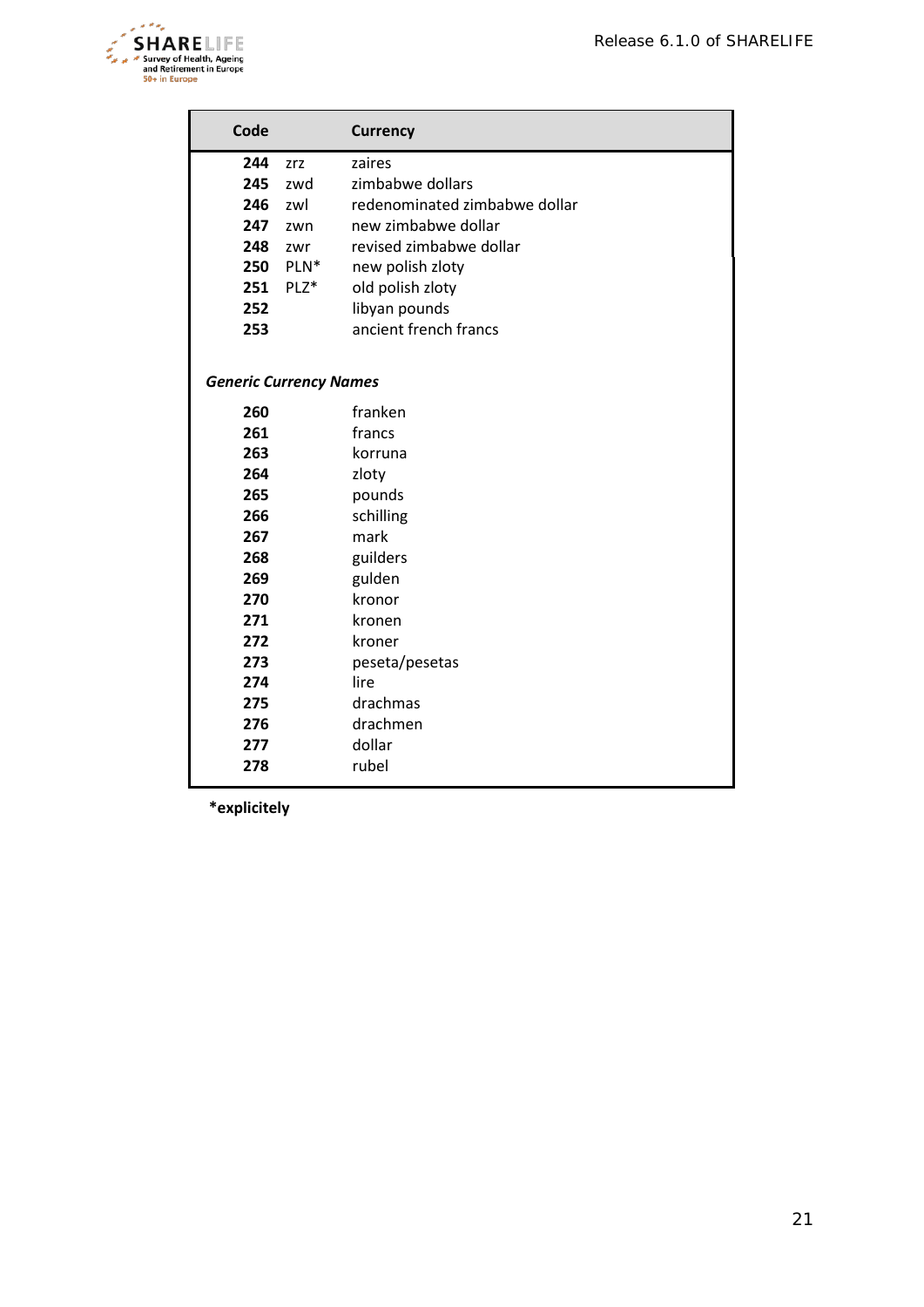

## <span id="page-21-0"></span>**B. Residence Codes**

| Table B1: | List of country specific codes for ac014 |  |  |
|-----------|------------------------------------------|--|--|
|-----------|------------------------------------------|--|--|

|                     | AT                                                                      |
|---------------------|-------------------------------------------------------------------------|
| $\mathbf{1}$        | Burgenland                                                              |
| $\overline{2}$      | Kärnten                                                                 |
| 3                   | Niederösterreich                                                        |
| 4                   | Oberösterreich                                                          |
| 5                   | Salzburg                                                                |
| 6                   | Steiermark                                                              |
| $\overline{7}$      | Tirol                                                                   |
| 8                   | Vorarlberg                                                              |
| 9                   | Wien                                                                    |
|                     | <b>Bf</b>                                                               |
| 1                   | Région bruxelloise                                                      |
| $\overline{2}$      | Région flamande                                                         |
| 3                   | Région wallonne                                                         |
|                     | <b>Bn</b><br>Vlaams-Brabant                                             |
| 1<br>$\overline{2}$ |                                                                         |
| 3                   | Antwerpen<br>Oost-Vlaanderen                                            |
| 4                   | West-Vlaanderen                                                         |
| 5.                  | Limburg                                                                 |
| 6                   | <b>Brussel</b>                                                          |
| 7                   | Wallonië                                                                |
|                     | <b>CH</b>                                                               |
| $\mathbf{1}$        | Region Genfersee / Région lémanique / Regione del Lago Lemano e Vallese |
| $\overline{2}$      | Mittelland / Espace Mittelland                                          |
| 3                   | Nordwestschweiz / Suisse du Nord-ouest / Svizzera nord-occidentale      |
| 4                   | Zürich / Zurigo                                                         |
| 5                   | Ostschweiz / Suisse orientale / Svizzera orientale                      |
| 6                   | Zentralschweiz / Suisse centrale / Svizzera centrale                    |
| 7                   | Tessin / Ticino                                                         |
|                     | CZ                                                                      |
| $\mathbf{1}$        | Praha                                                                   |
| 2                   | Středočeský kraj                                                        |
| 3                   | Jihočeský kraj (Českobudějovický)                                       |
| 4                   | Plzeňský                                                                |
| 5                   | Karlovarský                                                             |
| 6                   | Ústecký                                                                 |
| 7                   | Liberecký                                                               |
| 8                   | Královehradecký                                                         |
| 9                   | Pardubický                                                              |
| 12                  | Vysočina (Jihlavský)                                                    |
| 13                  | Jihomoravský kraj (Brněnský)<br>Olomoucký kraj                          |
| 14<br>15            |                                                                         |
|                     | Zlínský kraj (Gottwaldovský)                                            |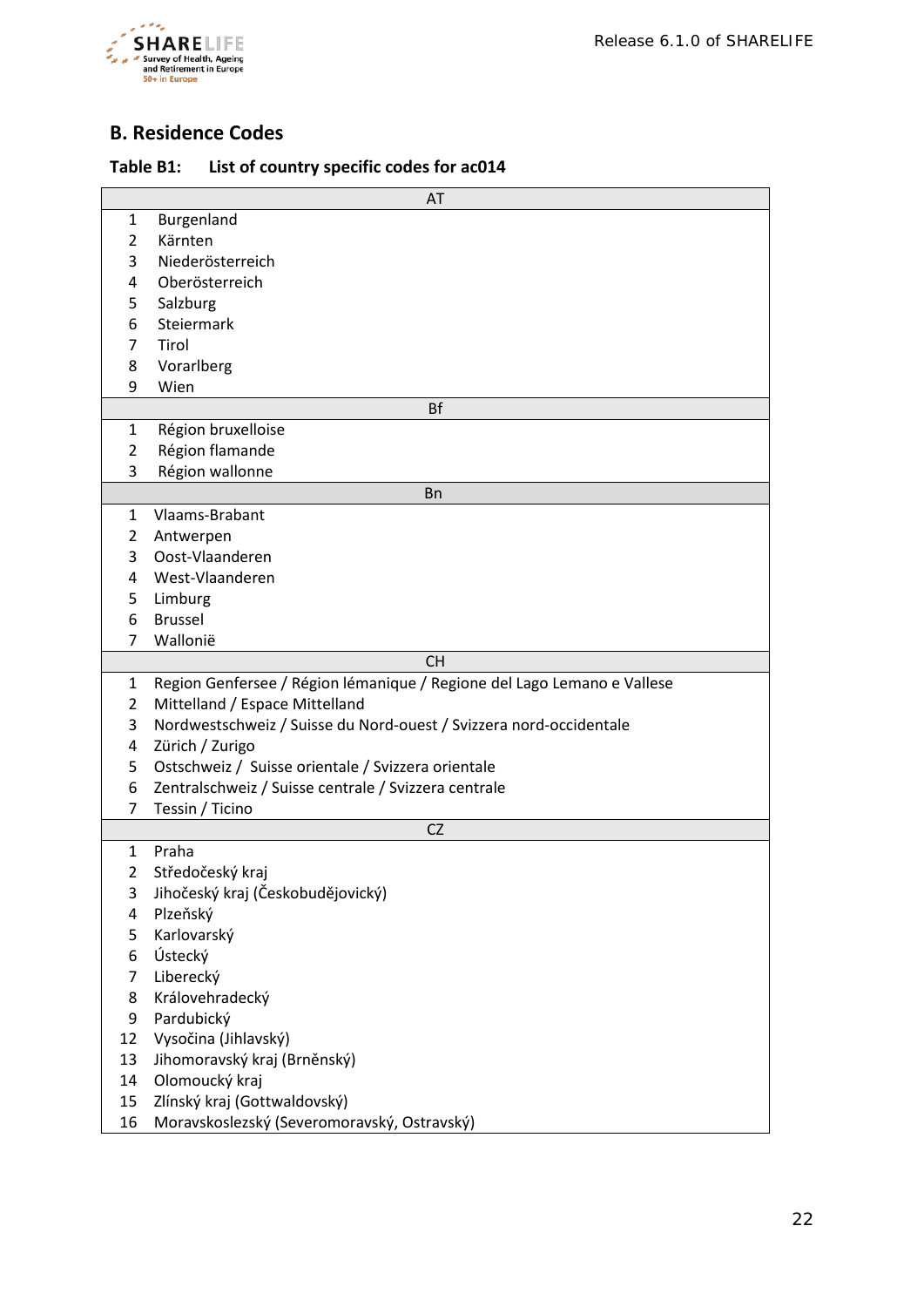

|    | DE                                                                         |
|----|----------------------------------------------------------------------------|
| 1  | Baden-Württemberg                                                          |
| 2  | Bayern                                                                     |
| 3  | <b>Berlin</b>                                                              |
| 4  | Brandenburg                                                                |
| 5  | <b>Bremen</b>                                                              |
| 6  | Hamburg                                                                    |
| 7  | Hessen                                                                     |
| 8  | Mecklenburg-Vorpommern                                                     |
| 9  | Niedersachsen                                                              |
| 10 | Nordrhein-Westfalen                                                        |
| 11 | Rheinland-Pfalz                                                            |
| 12 | Saarland                                                                   |
| 13 | Sachsen                                                                    |
| 14 | Sachsen-Anhalt                                                             |
| 15 | Schleswig-Holstein                                                         |
| 16 | Thüringen                                                                  |
|    | DK                                                                         |
| 1  | Region Hovedstaden (inkl. Bornholm)                                        |
| 2  | Region Sjælland                                                            |
| 3  | Region Syddanmark                                                          |
| 4  | Region Midtjylland                                                         |
| 5  | Region Nordjylland                                                         |
| 6  | Grønland og Færøerne (+ Island før 1945)                                   |
|    | ES                                                                         |
| 1  | Andalucía                                                                  |
| 2  | Extremadura                                                                |
| 3  | Castilla La Mancha                                                         |
| 4  | Madrid                                                                     |
| 5  | Castilla León                                                              |
| 6  | Valencia                                                                   |
| 7  | Cataluña                                                                   |
| 8  | País Vasco                                                                 |
| 9  | Cantabria                                                                  |
| 10 | Asturias                                                                   |
| 11 | Galicia                                                                    |
| 12 | Aragón                                                                     |
| 13 | Navarra                                                                    |
| 14 | La Rioja                                                                   |
| 15 | Canarias                                                                   |
| 16 | <b>Baleares</b>                                                            |
| 17 | Murcia                                                                     |
| 18 | Ceuta y Melilla                                                            |
|    | <b>FR</b>                                                                  |
| 1  | Ile-de-France                                                              |
| 2  | Bassin Parisien: Champ-Ard., Picardie, Basse, Hte Norm., Centre, Bourgogne |
| 3  | Nord-Pas-de-Calais                                                         |
| 4  | Est: Lorraine, Alsace, Franche-Comté                                       |
| 5  | Ouest: Bretagne, Pays Loire, Poitou-Charentes                              |
| 6  | Sud Ouest; Aquitaine, Midi-Pyrénées                                        |
| 7  | Centre-Est: Rhône-Alpes, Auvergne                                          |
| 8  | Méditerranée: Languedoc-Roussillon, PACA, Corse                            |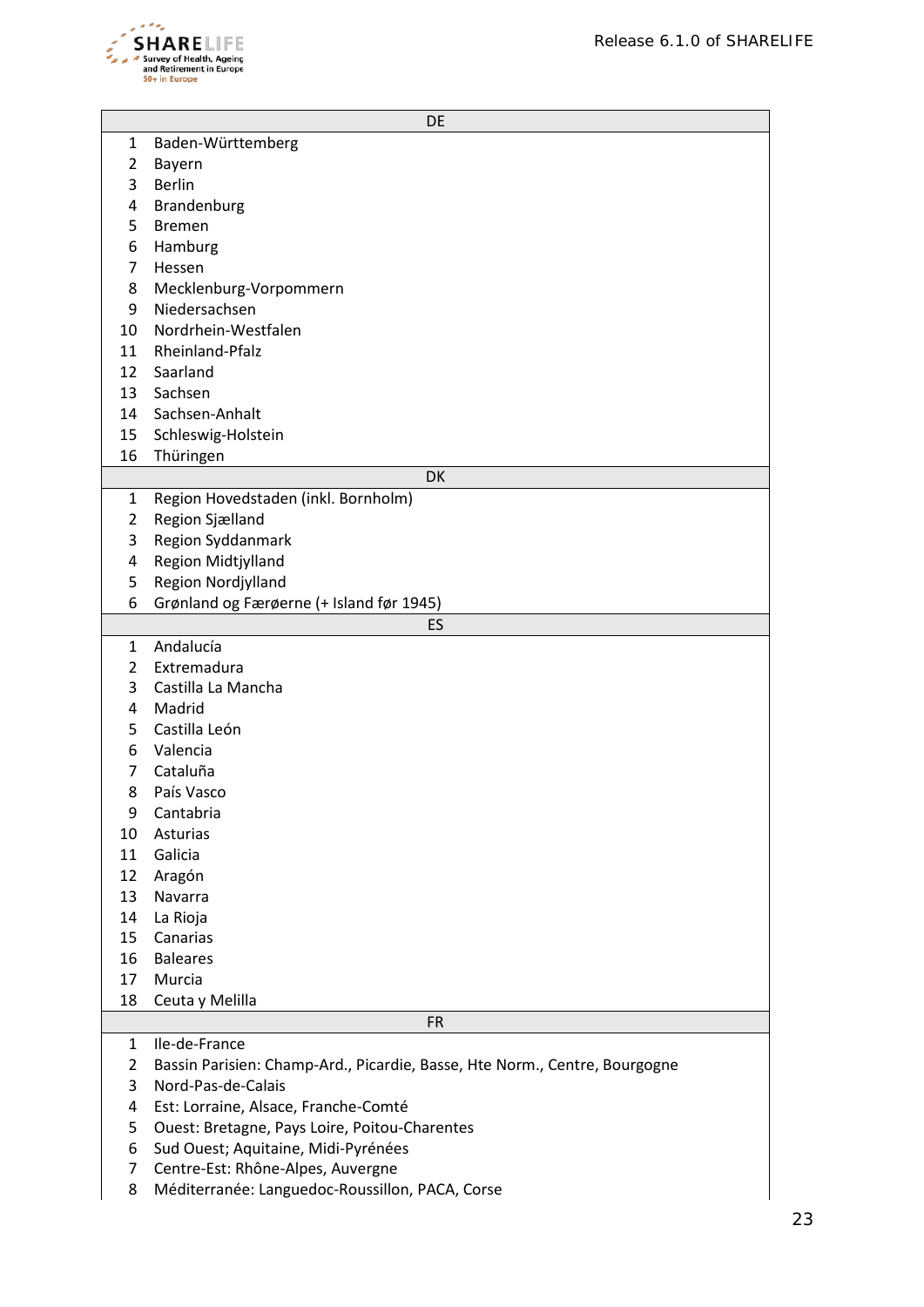

| 9                        | Outre-Mer             |           |  |  |  |  |  |
|--------------------------|-----------------------|-----------|--|--|--|--|--|
|                          | <b>GR</b>             |           |  |  |  |  |  |
| 1                        | Αττική                |           |  |  |  |  |  |
| $\overline{2}$           | Στερεά Ελλάδα         |           |  |  |  |  |  |
| 3                        | Κεντρική Μακεδονία    |           |  |  |  |  |  |
| 4                        | Κρήτη                 |           |  |  |  |  |  |
| 5                        | Αν. Μακεδονία - Θράκη |           |  |  |  |  |  |
| 6                        | Ηπειρος               |           |  |  |  |  |  |
| $\overline{\mathcal{I}}$ | Ιόνια Νησιά           |           |  |  |  |  |  |
| 8                        | Βόρειο Αιγαίο         |           |  |  |  |  |  |
| 9                        | Πελοπόννησος          |           |  |  |  |  |  |
| 10                       | Νότιο Αιγαίο          |           |  |  |  |  |  |
| 11                       | Θεσσαλία              |           |  |  |  |  |  |
| 12                       | Δυτική Ελλάδα         |           |  |  |  |  |  |
| 13                       | Δυτική Μακεδονία      |           |  |  |  |  |  |
|                          |                       | IT        |  |  |  |  |  |
| 1                        | Abruzzo               |           |  |  |  |  |  |
| 2                        | <b>Basilicata</b>     |           |  |  |  |  |  |
| 3                        | Calabria              |           |  |  |  |  |  |
| 4                        | Campania              |           |  |  |  |  |  |
| 5                        | Emilia-Romagna        |           |  |  |  |  |  |
| 6                        | Friuli-Venezia Giulia |           |  |  |  |  |  |
| 7                        | Lazio                 |           |  |  |  |  |  |
| 8                        | Liguria               |           |  |  |  |  |  |
| 9                        | Lombardia             |           |  |  |  |  |  |
| 10                       | Marche                |           |  |  |  |  |  |
| 11                       | Molise                |           |  |  |  |  |  |
| 12                       | Piemonte              |           |  |  |  |  |  |
| 13                       | Puglia                |           |  |  |  |  |  |
| 14                       | Sardegna              |           |  |  |  |  |  |
| 15                       | Sicilia               |           |  |  |  |  |  |
| 16                       | Toscana               |           |  |  |  |  |  |
| 17                       | Trentino-Alto Adige   |           |  |  |  |  |  |
| 18                       | Umbria                |           |  |  |  |  |  |
| 19                       | Valle d'Aosta         |           |  |  |  |  |  |
| 20                       | Veneto                |           |  |  |  |  |  |
|                          |                       | <b>NL</b> |  |  |  |  |  |
| 1                        | Noord-Nederland       |           |  |  |  |  |  |
| $\overline{2}$           | Zuid-Nederland        |           |  |  |  |  |  |
| 3                        | Oost-Nederland        |           |  |  |  |  |  |
| 4                        | West-Nederland        |           |  |  |  |  |  |
| 5                        | Midden-Nederland      |           |  |  |  |  |  |
|                          |                       | PL        |  |  |  |  |  |
| $\mathbf{1}$             | Dolnośląskie          |           |  |  |  |  |  |
| 2                        | Kujawsko-pomorskie    |           |  |  |  |  |  |
| 3                        | Lubelskie             |           |  |  |  |  |  |
| 4                        | Lubuskie              |           |  |  |  |  |  |
| 5                        | Łódzkie               |           |  |  |  |  |  |
| 6                        | Małopolskie           |           |  |  |  |  |  |
| $\overline{7}$           | Mazowieckie           |           |  |  |  |  |  |
| 8                        | Opolskie              |           |  |  |  |  |  |
| 9                        | Podkarpacie           |           |  |  |  |  |  |
|                          |                       |           |  |  |  |  |  |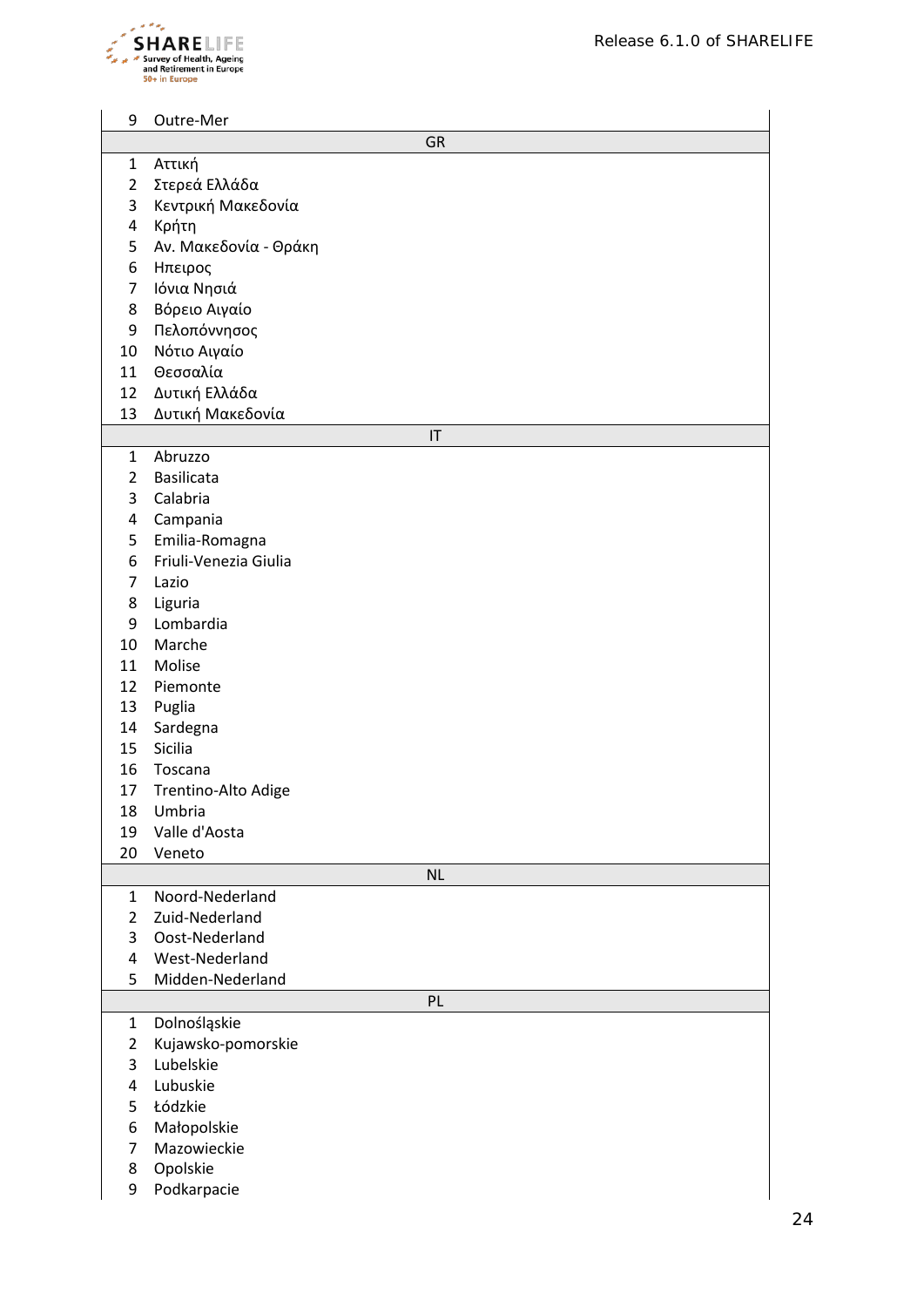

- Podlaskie
- Pomorskie
- Śląskie
- Świętokrzyskie
- Warmińsko-mazurskie
- Wielkopolskie

#### Zachodniopomorskie

SE

- Stockholms läns landsting
- Västra Götaland eller Hallands län
- Region Skåne eller Bleking län
- Jönköpings län, Kronobergs län, Kalmar län eller Gotlands län
- Uppsala län, Södermanlands län, Östergötlands län, Örebro län eller Västmanlands län
- Värmlands län, Dalarnas län eller Gävleborg län
- Västernorrlands län eller Jämtlands län
- Västerbottens län eller Norrbottens län

#### **Table B2: Harmonized ac014c codes**

| 1101 | AT-Burgenland                                                  |
|------|----------------------------------------------------------------|
| 1102 | AT-Carinthia                                                   |
| 1103 | AT-Lower Austria                                               |
| 1104 | AT-Upper Austria                                               |
| 1105 | AT-Salzburg                                                    |
| 1106 | AT-Styria                                                      |
| 1107 | AT-Tyrol                                                       |
| 1108 | AT-Vorarlberg                                                  |
| 1109 | AT-Vienna                                                      |
|      |                                                                |
| 1201 | DE-Baden-Wuerttemberg                                          |
| 1202 | DE-Bavaria                                                     |
| 1203 | DE-Berlin                                                      |
| 1204 | DE-Brandenburg                                                 |
| 1205 | DE-Bremen                                                      |
| 1206 | DE-Hamburg                                                     |
| 1207 | DE-Hesse                                                       |
| 1208 | DE-Mecklenburg-Western Pomerania                               |
| 1209 | <b>DE-Lower Saxony</b>                                         |
| 1210 | DE-North Rhine-Westphalia                                      |
| 1211 | DE-Rhineland-Palatinate                                        |
| 1212 | DE-Saarland                                                    |
| 1213 | DE-Saxonia                                                     |
| 1214 | DE-Saxonia-Anhalt                                              |
| 1215 | DE-Schleswig-Holstein                                          |
| 1216 | DE-Thuringia                                                   |
| 1301 | SE-Stockholm                                                   |
| 1302 | SE-Västra Götaland and Halland                                 |
| 1303 | SE-Region Skåne and Blekinge                                   |
| 1304 | SE-Jönköpings, Kronoberg, Kalmar and Gotland                   |
| 1305 | SE-Uppsala, Södermanland, Östergötland, Örebro and Västmanland |
| 1306 | SE-Värmland, Dalarna and Gävleborg                             |
| 1307 | SE-Västernorrland and Jämtland                                 |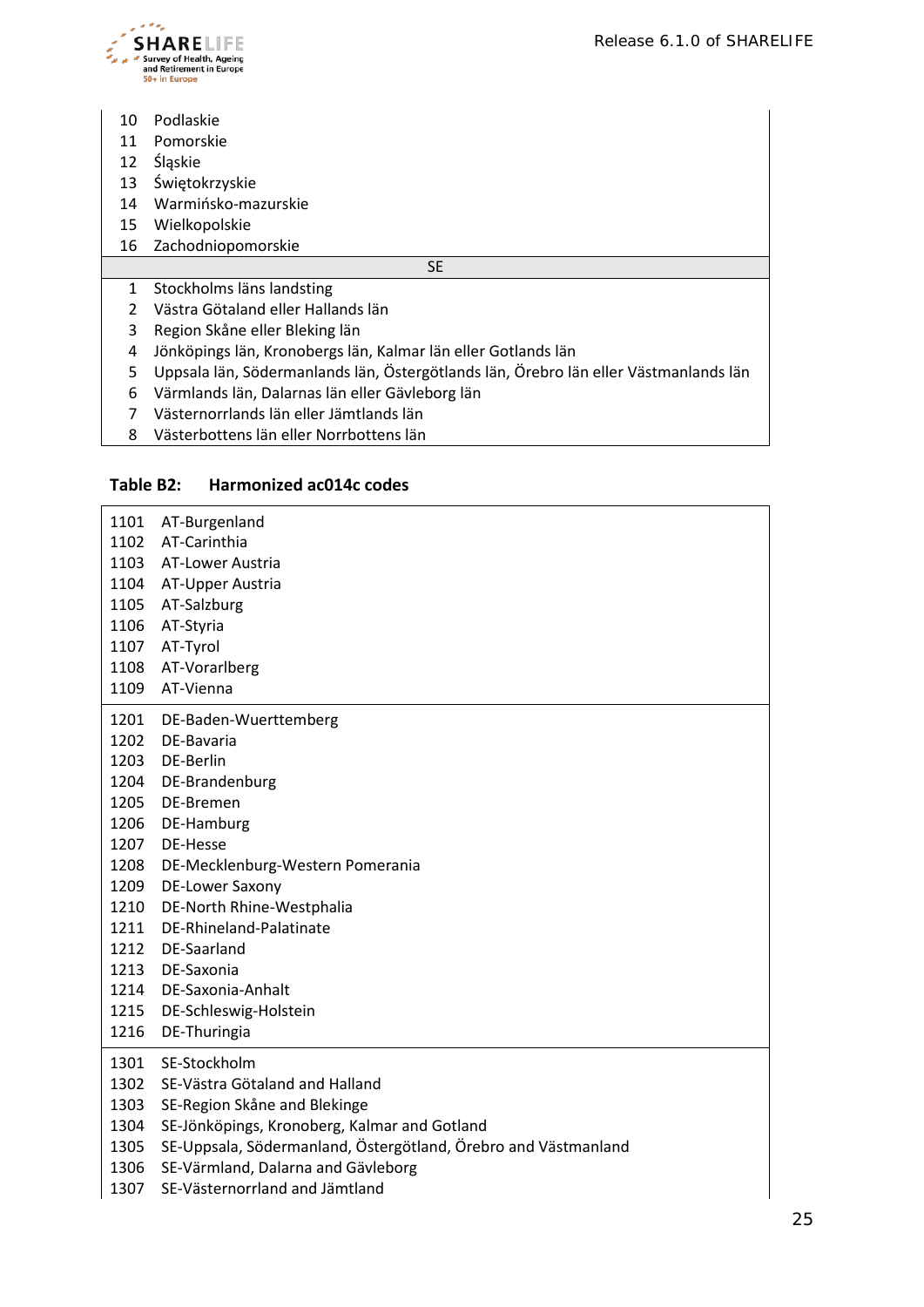

| 1308 | SE-Västerbotten and Norrbotten                                             |
|------|----------------------------------------------------------------------------|
| 1401 | NL-Northern Netherlands                                                    |
| 1402 | <b>NL-Southern Netherlands</b>                                             |
| 1403 | <b>NL-Eastern Netherlands</b>                                              |
| 1404 | NL-Western Netherlands                                                     |
| 1405 | <b>NL-Central Netherlands</b>                                              |
| 1501 | ES-Andalusia                                                               |
|      | 1502 ES-Extremadura                                                        |
|      | 1503 ES-Castile-La Mancha                                                  |
| 1504 | ES-Madrid                                                                  |
| 1505 | <b>ES-Castile and León</b>                                                 |
| 1506 | ES-Valencia                                                                |
|      | 1507 ES-Catalonia                                                          |
| 1508 | <b>ES-Basque Country</b>                                                   |
| 1509 | ES-Cantabria                                                               |
| 1510 | <b>ES-Asturias</b>                                                         |
|      | 1511 ES-Galicia                                                            |
| 1512 | ES-Aragon                                                                  |
| 1513 | <b>ES-Navarre</b>                                                          |
| 1514 | ES-La Rioja                                                                |
| 1515 | <b>ES-Canary Islands</b>                                                   |
| 1516 | <b>ES-Balearic Islands</b>                                                 |
| 1517 | ES-Murcia                                                                  |
| 1518 | <b>ES-Ceuta and Melilla</b>                                                |
| 1601 | IT-Abruzzo                                                                 |
| 1602 | IT-Basilicata                                                              |
| 1603 | IT-Calabria                                                                |
| 1604 | IT-Campania                                                                |
| 1605 | IT-Emilia-Romagna                                                          |
| 1606 | IT-Friuli-Venezia Giulia                                                   |
| 1607 | IT-Lazio                                                                   |
| 1608 | IT-Liguria                                                                 |
|      | 1609 IT-Lombardy                                                           |
| 1610 | IT-Marche                                                                  |
| 1611 | IT-Molise                                                                  |
| 1612 | IT-Piedmont                                                                |
| 1613 | IT-Apulia                                                                  |
| 1614 | IT-Sardinia                                                                |
| 1615 | IT-Sicily                                                                  |
| 1616 | IT-Tuscany                                                                 |
| 1617 | IT-Trentino-Alto Adige/Südtirol                                            |
| 1618 | IT-Umbria                                                                  |
| 1619 | IT-Aosta Valley                                                            |
| 1620 | IT-Veneto                                                                  |
| 1701 | FR-Ile-de-France                                                           |
| 1702 | FR-Paris Basin: Champagne-Ardenne, Picardy, Basse, Upper Normandy, Centre, |
|      | Burgundy                                                                   |
| 1703 | FR-Nord-Pas-de-Calais                                                      |
| 1704 | FR-East: Lorraine, Alsace, Franche-Comté                                   |
| 1705 | FR-West: Brittany, Pays Loire, Poitou-Charentes                            |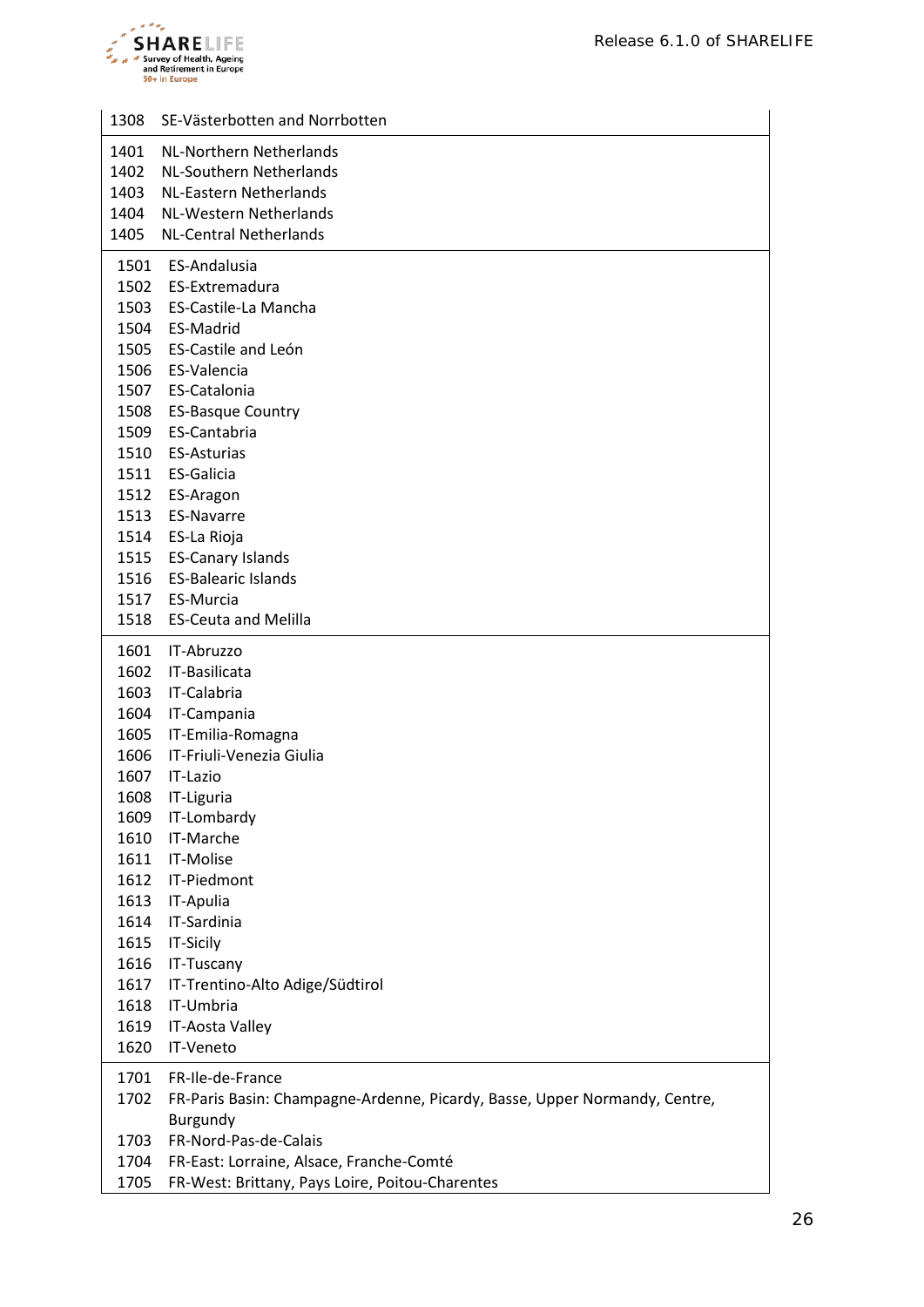

| 1706         | FR-Southwest; Aquitaine, Midi-Pyrénées                 |
|--------------|--------------------------------------------------------|
| 1707         | FR-Central East: Rhône-Alpes, Auvergne                 |
| 1708         | FR-Mediterranean: Languedoc-Roussillon, PACA, Corsica  |
| 1709         | FR-Overseas                                            |
| 1801         | DK-Capitol Region of Denmark (incl. Bornholm)          |
| 1802         | DK-Region Zealand                                      |
| 1803         | DK-Region of Southern Denmark                          |
| 1804         | <b>DK-Central Denmark Region</b>                       |
| 1805         | DK-North Denmark Region                                |
| 1806         | DK-Greenland and Faroe Islands (+ Iceland before 1945) |
|              |                                                        |
| 1901<br>1902 | <b>GR-Attica</b>                                       |
| 1903         | <b>GR-Sterea Hellas</b><br><b>GR-Central Macedonia</b> |
| 1904         | GR-Crete                                               |
| 1905         | <b>GR-Eastern Macedonia and Thrace</b>                 |
|              |                                                        |
| 1906<br>1907 | GR-Epirus<br><b>GR-Ionian Islands</b>                  |
|              | 1908 GR-Northern Aegean                                |
| 1909         | GR-Peloponnese                                         |
| 1910         | GR-Southern Aegean                                     |
| 1911         | GR-Thessaly                                            |
| 1912         | <b>GR-Western Greece</b>                               |
| 1913         | <b>GR-Western Macedonia</b>                            |
|              |                                                        |
| 2001         | CH-Lake Geneva Region (VD, VS, GE)                     |
| 2002         | CH-Swiss Plateau / Mittelland (BE, FR, SO, NE, JU)     |
| 2003         | CH-Northwestern Switzerland (BL, BS, AG)               |
| 2004         | CH-Zürich (ZH)                                         |
| 2005         | CH-Eastern Switzerland (GL, SH, AR, AI, SG, GR, TG)    |
| 2006         | CH-Central Switzerland (LU, UR, SZ, OW, NW, ZG)        |
| 2007         | CH-Ticino (TI)                                         |
| 2301         | <b>BE-Brussels Region</b>                              |
| 2302         | <b>BE-Flemish Region</b>                               |
| 2303         | <b>BE-Waloon Region</b>                                |
| 2801         | CZ-Prague                                              |
| 2802         | CZ-Central Bohemian Region                             |
| 2803         | CZ-South Bohemian Region                               |
| 2804         | CZ-Plzen Region                                        |
| 2805         | CZ-Karlovy Vary Region                                 |
| 2806         | CZ-Ústí nad Labem Region                               |
| 2807         | <b>CZ-Liberec Region</b>                               |
| 2808         | CZ-Hradec Králové Region                               |
| 2809         | <b>CZ-Pardubice Region</b>                             |
| 2812         | CZ-Vysocina Region                                     |
| 2813         | CZ-South Moravian Region                               |
| 2814         | <b>CZ-Olomouc Region</b>                               |
| 2815         | CZ-Zlín Region                                         |
| 2816         | CZ-Moravian-Silesian Region                            |
|              |                                                        |
| 2901         | PL-Lower Silesian Voivodeship                          |
|              |                                                        |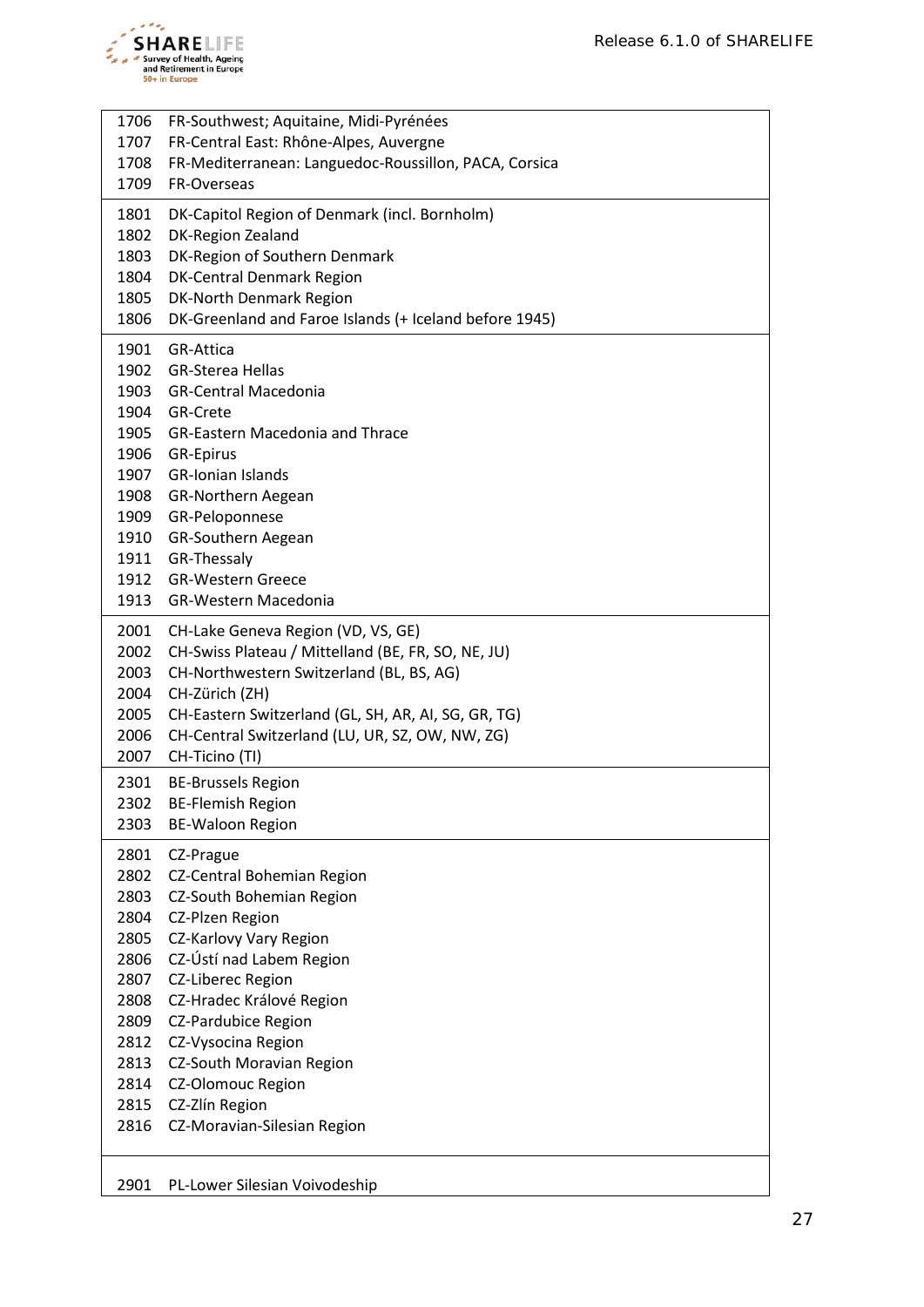

| 2902 | PL-Kuyavian-Pomeranian Voivodeship |
|------|------------------------------------|
| 2903 | PL-Lublin Voivodeship              |
| 2904 | PL-Lubusz Voivodeship              |
| 2905 | PL-Lódz Voivodeship                |
| 2906 | PL-Lesser Poland Voivodeship       |
| 2907 | PL-Masovian Voivodeship            |
| 2908 | PL-Opole Voivodeship               |
| 2909 | PL-Subcarpathian Voivodeship       |
| 2910 | PL-Podlaskie Voivodeship           |
| 2911 | PL-Pomeranian Voivodeship          |
| 2912 | PL-Silesian Voivodeship            |
| 2913 | PL-Swietokrzyskie Voivodeship      |
| 2914 | PL-Warmian-Masurian Voivodeship    |
| 2915 | PL-Greater Poland Voivodeship      |
| 2916 | PL-West Pomeranian Voivodeship     |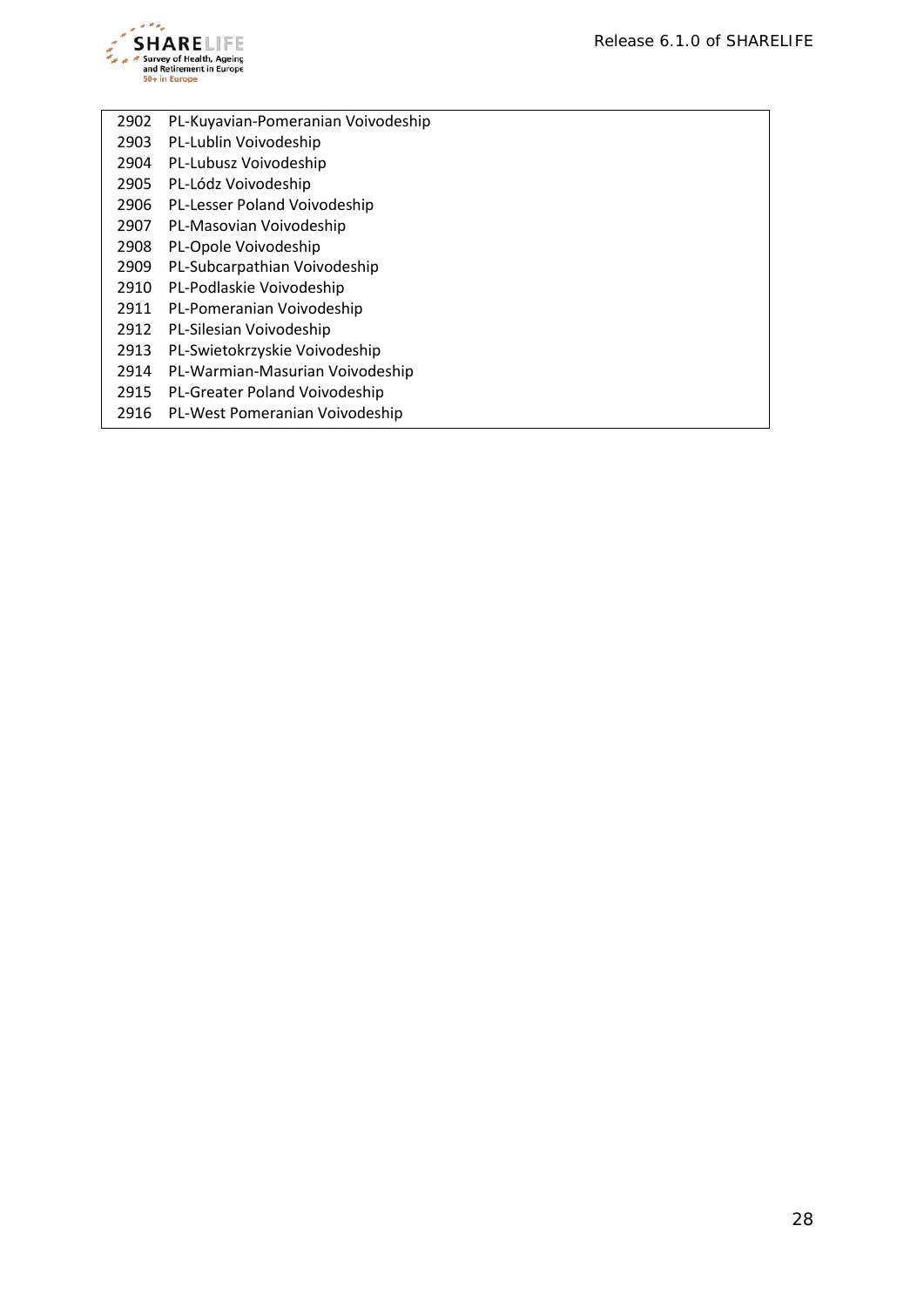

## **Table B3: Generic and country specific codes for ac015 used in the questionnaire (only countries deviating from generic version)**

|                | Generic                   | Austria                   | Germany                                                 | France                     | Greece                    | Poland                    | Sweden                                      |
|----------------|---------------------------|---------------------------|---------------------------------------------------------|----------------------------|---------------------------|---------------------------|---------------------------------------------|
| $\mathbf 1$    | Austria                   | Former Yugoslavia         | Austria                                                 |                            | Austria                   | Austria                   | Austria                                     |
| $\overline{2}$ | Belgium                   | Belgium                   | Belgium                                                 | Belgium                    | Belgium                   | Belgium                   | Belgium                                     |
| 3              | Czech Republic            | Czech Republic            |                                                         |                            | Czechoslovakia            | Czech Republic            | Czech Republic                              |
| 4              | Denmark                   | Denmark                   | Denmark                                                 |                            | Egypt                     | Denmark                   | Denmark                                     |
| 5              | Finland                   | Finland                   | Finland                                                 |                            | Australia                 | Finland                   | Finland                                     |
| 6              | France                    | France                    | France                                                  |                            | France                    | France                    | France                                      |
| 7              | Germany                   | Germany                   |                                                         | Germany                    | Germany                   | Germany                   | Germany                                     |
| 8              | Greece                    | Greece                    | Greece                                                  |                            | Greece                    |                           | Greece                                      |
| 9              | Hungary                   | Hungary                   | Hungary                                                 |                            | Hungary                   | Hungary                   | Hungary                                     |
| 10             | Ireland                   | Ireland                   |                                                         |                            | Albania                   | Ireland                   | Ireland                                     |
| 11             | Italy                     | Italy                     | Italy                                                   | Italy                      | Italy                     | Italy                     | Italy                                       |
| 12             | Netherlands               | Netherlands               | Netherlands                                             | Netherlands                | Netherlands               | Netherlands               | Netherlands                                 |
| 13             | Norway                    | Norway                    | Norway                                                  |                            | <b>Bulgaria</b>           | Norway                    | Norway                                      |
| 14             | Poland                    | Poland                    | Poland                                                  | Poland                     | Poland                    |                           | Poland                                      |
| 15             | Portugal                  | Portugal                  | Portugal                                                | Portugal                   | Former Yugoslavia         |                           | Portugal                                    |
| 16             | Slovakia                  | Slovakia                  |                                                         |                            | Turkey                    | Slowakia                  | Slovakia                                    |
| 17             | Spain                     | Spain                     | Spain                                                   | Spain                      | Africa                    |                           | Spain                                       |
| 18             | Sweden                    | Sweden                    | Sweden                                                  |                            | Sweden                    | Sweden                    | Sweden                                      |
| 19             | Switzerland               | Switzerland               | Switzerland                                             | Switzerland                | Switzerland               |                           | Switzerland                                 |
| 20             | UK                        | UK                        | UK                                                      | UK                         | UK                        | UK                        | UK                                          |
| 21             | Russia                    | Russia                    | <b>Former Sovjet</b><br>Union (and<br>successor states) |                            | Russia                    | Russia                    | Russia                                      |
| 22             | <b>United States</b>      | <b>USA</b>                | <b>USA</b>                                              | <b>USA</b>                 | <b>USA</b>                | <b>USA</b>                | <b>USA</b>                                  |
| 23             |                           |                           | Romania                                                 | Algeria                    |                           | <b>Belarus</b>            | Other European<br>country (incl.<br>Russia) |
| 24             |                           |                           | Czechoslovakia (and<br>successor states)                | Morocco                    |                           | Estonia                   | Non-European<br>country                     |
| 25             |                           |                           | Yugoslavia (and<br>successor states)                    | Tunisia                    |                           | Lithuania                 |                                             |
| 26             |                           |                           | Turkey                                                  | Vietnam, Cambodia,<br>Laos |                           | Latvia                    |                                             |
| 27             |                           |                           |                                                         | Turkey                     |                           | Ukraine                   |                                             |
| 28             |                           |                           |                                                         | Lebanon                    |                           |                           |                                             |
| 29             |                           |                           |                                                         | Romania                    |                           |                           |                                             |
| 30             |                           |                           |                                                         | Former Yugoslavia          |                           |                           |                                             |
| 31             |                           |                           |                                                         | Madagascar                 |                           |                           |                                             |
| 32             |                           |                           |                                                         | Senegal, Mali              |                           |                           |                                             |
| 33             |                           |                           |                                                         | Other Asien country        |                           |                           |                                             |
| 34             |                           |                           |                                                         | <b>Other African</b>       |                           |                           |                                             |
|                |                           |                           |                                                         | country                    |                           |                           |                                             |
| 98             | Other European<br>country | Other European<br>country |                                                         | Other European<br>country  | Other European<br>country | Other European<br>country |                                             |
| 99             | Non-European              | Non-European              |                                                         | Non-European               | Non-European              | Non-European              |                                             |
|                | country                   | country                   |                                                         | country                    | country                   | country                   |                                             |